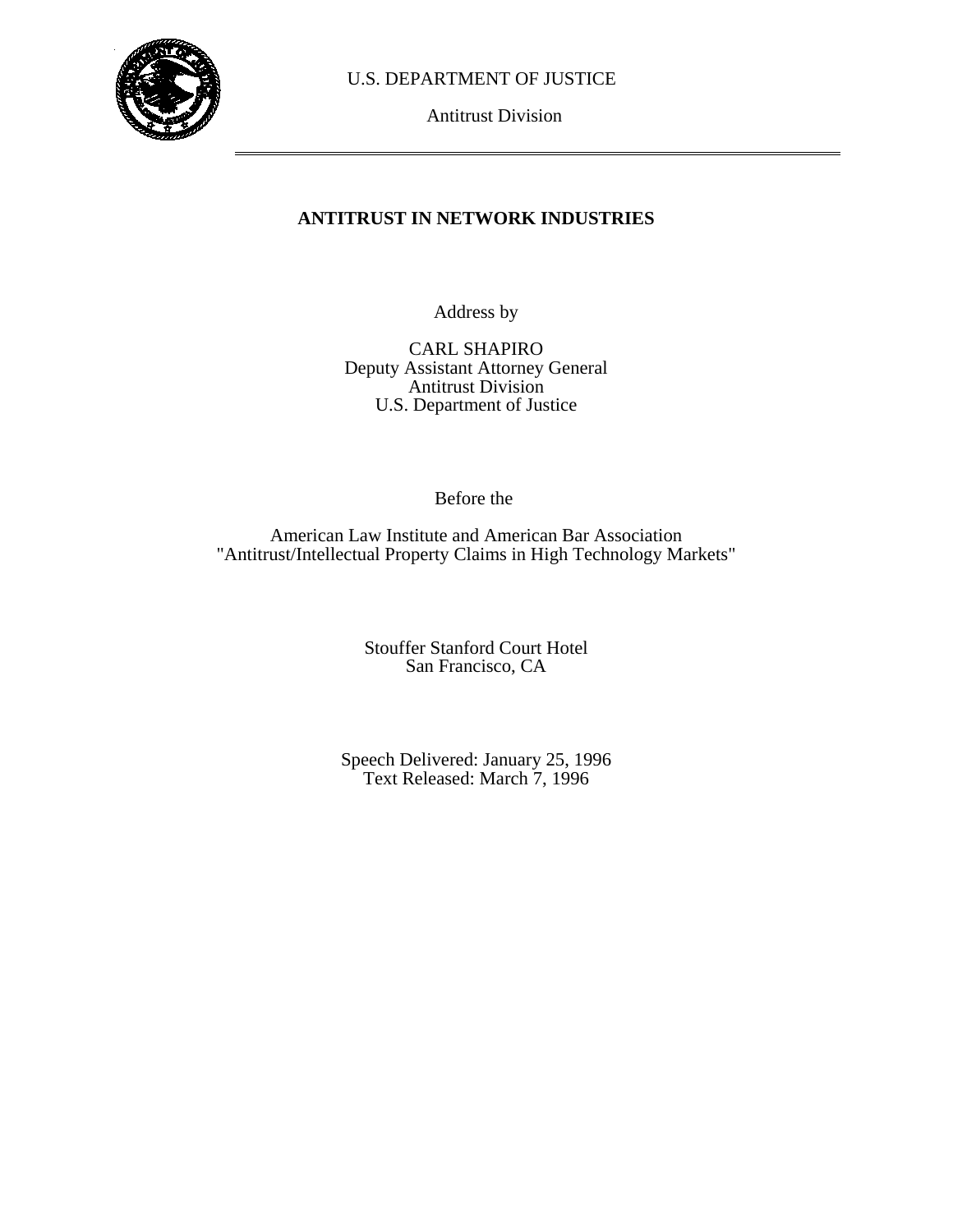#### **I. Introduction**

It is a great pleasure to be here today in San Francisco, away from the snows and shutdowns of DC, with my very own U.C. Berkeley just across the Bay.

Today I would like to delve into a variety of business strategy and antitrust issues that arise in so-called *network industries*. Network industries are those in which consumers attach themselves to one or more networks. These networks can be *real* or *virtual*. Real networks include communications and transportation networks, such as telephone, facsimile, computer, railroad, or electricity networks. Virtual networks are collections of users who have adopted compatible technology, such as the network of users of MacIntosh computers, the network of users of Sega video game machines, or the network of users of VHS video tape machines. Both real and virtual networks tend to exhibit *positive feedback* due to *demand-side scale economies*: large networks are more attractive to buyers, and thus tend to get larger.

Many of today's most exciting network industries are information-based industries involving communications and/or computers. From computer software and hardware, to fax machines and video game systems, to compact discs and digital video discs, to communications networks and the Internet, technology is the driver and compatibility the navigator. Competition in these industries is qualitatively different than it was in the manufacturing industries of yesteryear.

As the Transamerica Professor of Business Strategy at Berkeley, I have long sought to understand how firms compete in network industries, and especially in high-tech network industries experiencing rapid technological progress.<sup>1</sup> As Deputy Assistant Attorney General for Economics

I have been studying network industries for over a decade, largely with my colleagues Joseph Farrell and Michael Katz, the current and former chief economists at the FCC. For early contributions, see Michael Katz and Carl Shapiro, "Network Externalities, Competition, and Compatibility," *American Economic Review*, June 1985 and Joseph Farrell and Garth Saloner, "Installed Base and Compatibility: Innovation, Product Preannouncements, and Predation," *American Economic Review*, December 1986. Over the past ten years, an extensive economics literature discussing business strategy and public policy in network industries has developed. A review of this literature circa 1990 is provided by Paul David and Shane Greenstein, "The Economics of Compatibility Standards: An Introduction to Recent Research," *Economic Innovation and New Technology*, 1990. Brian Arthur, "Positive Feedbacks in the Economy," *Scientific American*, February 1990, provides an entertaining and accessible introduction to positive feedback in network industries. My paper with Michael Katz, "Systems Competition and Network Effects," *Journal of Economic Perspectives*, Spring 1994, provides a relatively recent non-technical review of the literature. A companion paper, Stanley Besen and Joseph Farrell, "Choosing How to Compete: Strategies and Tactics in Standardization," *Journal of Economic Perspectives*, Spring 1994, contains a nice discussion of some basic business strategies in network industries. Here, I draw on this growing literature selectively for the purposes of articulating antitrust enforcement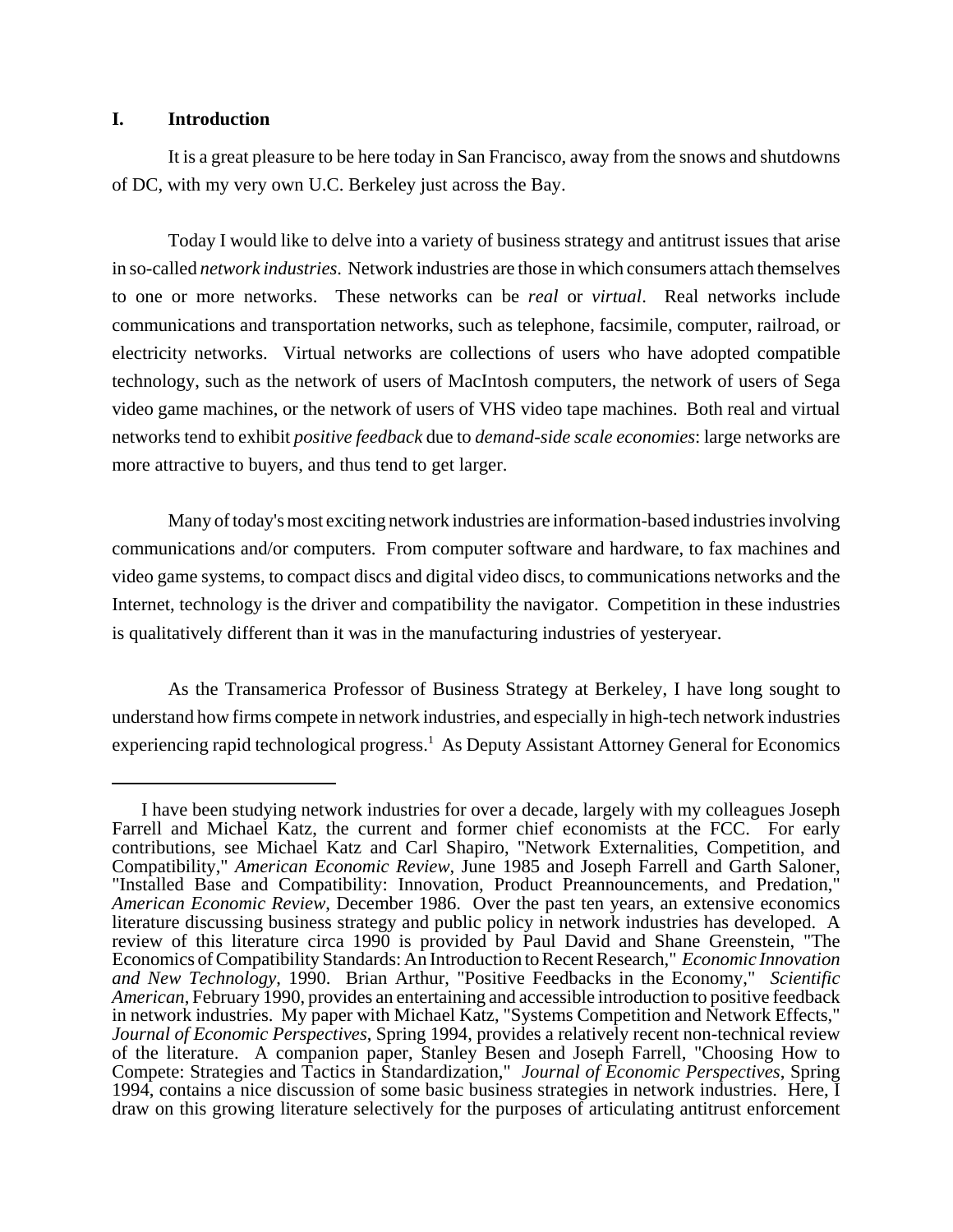at the Antitrust Division, I now am charged with helping enforce the antitrust laws in these same industries. In my view, sound antitrust policy depends upon a solid understanding of business strategy and economics, as well as the case law. I therefore welcome the opportunity to examine and evaluate the Division's enforcement policies anew in these unique and dynamic network industries.<sup>2</sup>

As I hope to make clear today, the mere fact that many of these industries are highly dynamic, and are experiencing rapid technological change, hardly implies that antitrust enforcers should sit on the sidelines, watching firms engage in technology and standards battles. To the contrary, our job is to ensure that incumbent firms do not use their power to block technological progress. At the same time, we must be careful not to impose any drag on the healthy competitive dynamic that prevails in many network industries.

I cannot imagine a more fitting locale than San Francisco to discuss the marriage of business strategy and antitrust in high technology industries.

#### **II. A Parable: Dynamic Competition with Network Externalities**

To bring some of the key business strategy and antitrust ideas alive, let's follow the life cycle of a computer program, say a graphics program that runs on personal computers, from a first-person perspective.<sup>3</sup> So, imagine yourself a promising entrepreneur in the computer software industry, living in the Bay Area, of course. Our story begins with your frustration at the limitations of the existing graphics software. You are convinced that the leading program, UGraph, lacks several significant features that you can provide with a new program of your own design. You hire the necessary programmers and develop your improved program, ZipGraph, all the while trying to make it easy for users of UGraph and other existing programs to switch to yours. Your basic approach is to achieve as much compatibility as possible with existing programs, without violating the intellectual property rights of incumbents or sacrificing the performance and quality improvements

policy in network industries.

Both the DOJ and the FTC are examining antitrust policy in network industries. At the recent FTC Hearings, a number of witnesses discussed the proper role for antitrust in network industries.

Prior to joining the Antitrust Division, I served as an economic expert for the FTC during its investigation of the Adobe/Aldus merger, which involved professional graphics software running largely on Apple MacIntosh computers. However, this parable is merely intended to illustrate some of the dynamic issues that arise in markets with network externalities, and does not reflect the actual fact pattern in the market for professional graphics software. I defer discussion of the antitrust issues raised in this parable until completing the parable.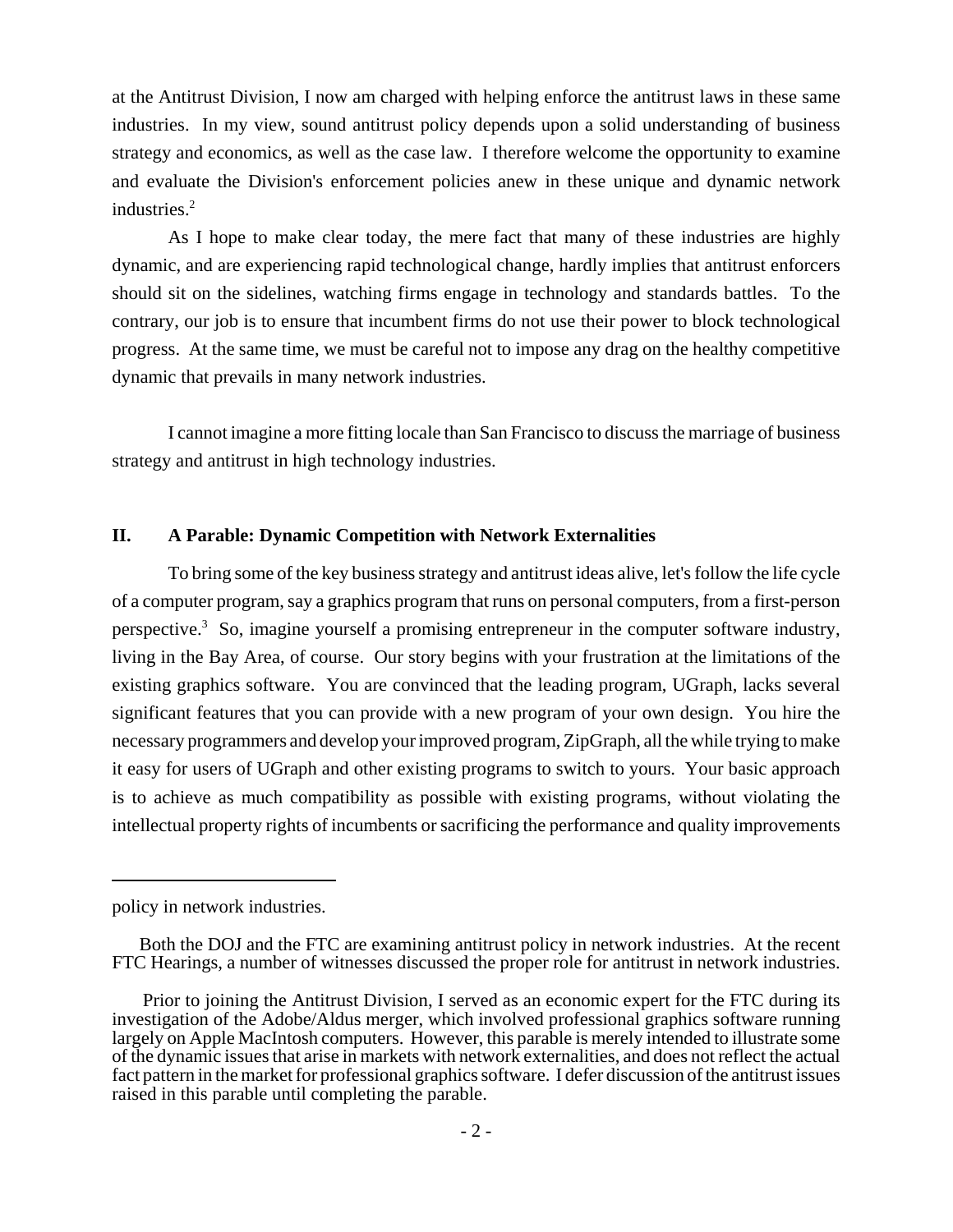that make your product attractive in the first place.

Knowing that users are unlikely to buy new hardware or change operating systems just to use your new software, you decide to create versions of ZipGrapher that will run on the one or two most popular hardware and operating system platforms. Since you do not sell hardware or operating systems, this requires some degree of cooperation and interaction with firms supplying hardware and operating systems. Fortunately for you, none of the platforms insists upon exclusivity.

In all likelihood, ZipGrapher will fail. Oh, it may well be superior to UGraph and other popular programs in a number of ways, But it is notoriously difficult for new programs to provide sufficiently great improvements in performance to justify the switching costs users would have to incur to adopt them. After all, learning a new graphics program is a real pain for most people, and few are inclined to venture out and try a new product, even if it claims to be able to transfer complex graphics files nicely from and to the more popular formats. Even if you price your wonderful ZipGrapher program very aggressively, to the point of giving it away to certain users you hope will be influential, the odds are still against your program catching on.

If your ZipGrapher program does fail, you may well attribute that failure, at least in part, to some of the tactics employed by USoft, the firm controlling the leading graphics program, UGraph. Perhaps USoft introduced an aggressive "competitive upgrade" pricing scheme for UGraph, targeted specifically at users who tried your product. You might complain that USoft "strategically" preannounced new versions of UGraph, claiming that these new versions would match the performance of ZipGrapher, with the express aim of inducing the large installed base of UGraph users to wait rather than buy ZipGrapher. You might also complain that USoft went out of its way to sow fear, uncertainty, and doubt in users' minds about just how well UGraph files can be transferred into ZipGrapher format, or how difficult it would be for UGraph users to learn to use ZipGrapher. In fact, USoft might have denied you the opportunity to offer a fully compatible product in a timely fashion, either by withholding key information about their program, or by refusing to give you a necessary patent or copyright license. Perhaps USoft even threatened you with infringement actions based on what you regard as overly broad assertions of patents and copyrights. Maybe it is time to give a call to the Justice Department.

On the other hand, maybe, just maybe, your program will survive, and even prosper. Perhaps the incumbent programs, especially the market leader UGraph, have fallen far enough behind the cutting edge in technology to leave a real opening for you. Or, perhaps the established programs --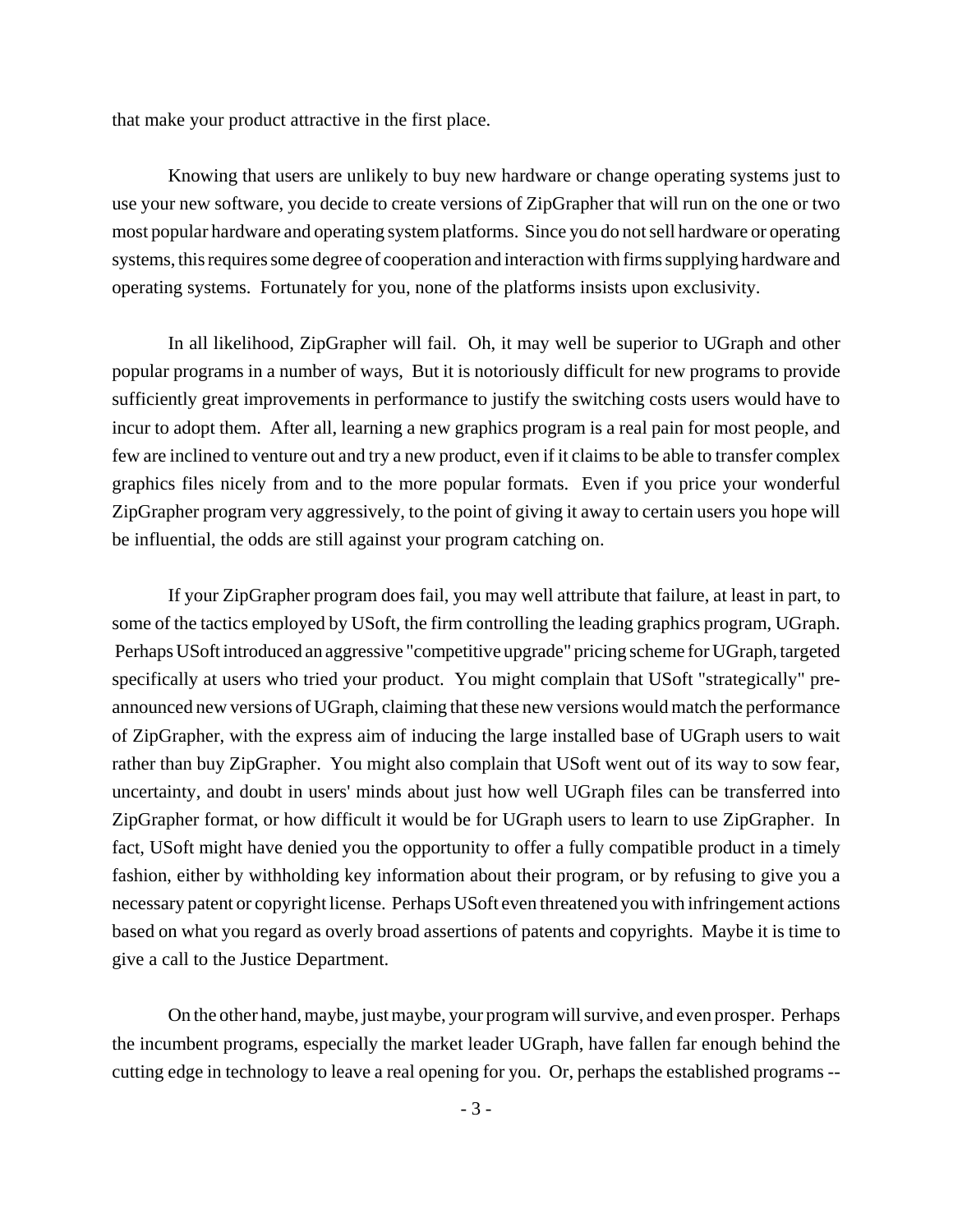UGraph, and the older but still popular SlowGrapher -- each are bogged down by their desire to maintain compatibility with their own installed base of ever-older versions. It is even possible that you just had a great idea and a great development team, and leapt ahead of the incumbents. If some of these lucky circumstances apply, you may be able to attract enough interest for your new graphics program to survive.

What tactics will you employ to transform some initial interest in your novel ZipGrapher product into commercial success? The name of the game is to build and maintain an installed base of active users. Very likely you will be highly aggressive in your pricing, what with the tiny extra cost of making extra copies and the enormous value of building an active installed base. You certainly cannot rest on your laurels after ZipGrapher 1.0, but must press ahead to offer even better performance with ZipGrapher 2.0 to grow your installed base of users. If you are lucky as well as skillful, your product may do more than merely survive and appeal to a niche of loyal customers. It may grow to become the next dominant graphics program, just as UGraph at one time dethroned SlowGrapher. If you are really lucky or very skillful, you may succeed in initiating a bandwagon supporting ZipGrapher, and ride positive feedback to market leadership.

With success, your perspective changes radically, and antitrust looms larger. How do you protect your valuable position as industry leader and standard-bearer? You have not failed to notice that industry leadership has done wonders for your market capitalization. What's your next move?

Surely the best approach is to keep doing what got you here: anticipating user needs, offering the best performance, paying careful attention to distribution channels and marketing, foreseeing and exploiting further hardware improvements, and working effectively with your hardware and software partners. If you can achieve these goals, you may be able to defend your dominant position, all the while offering tremendous value to consumers.

But temptations arise. You know that there are any number of small, hungry companies out there just looking to dethrone you with their own HyperGrapher. You know the danger all too well: an upstart firm, with younger programmers and new ideas, just might outwit your crack software development team. Or, perhaps, an industry giant lacking a graphics program will enter the market, with all of its brand name equity, its distribution muscle, and its track record of writing innovative, object-oriented software programs. You are generous in funding R&D, but several large firms in the industry have abundant sources of internal financing, and the venture capitalists are ever looking for the next meteor to ride to an extraordinary return on capital. As if that were not bad enough,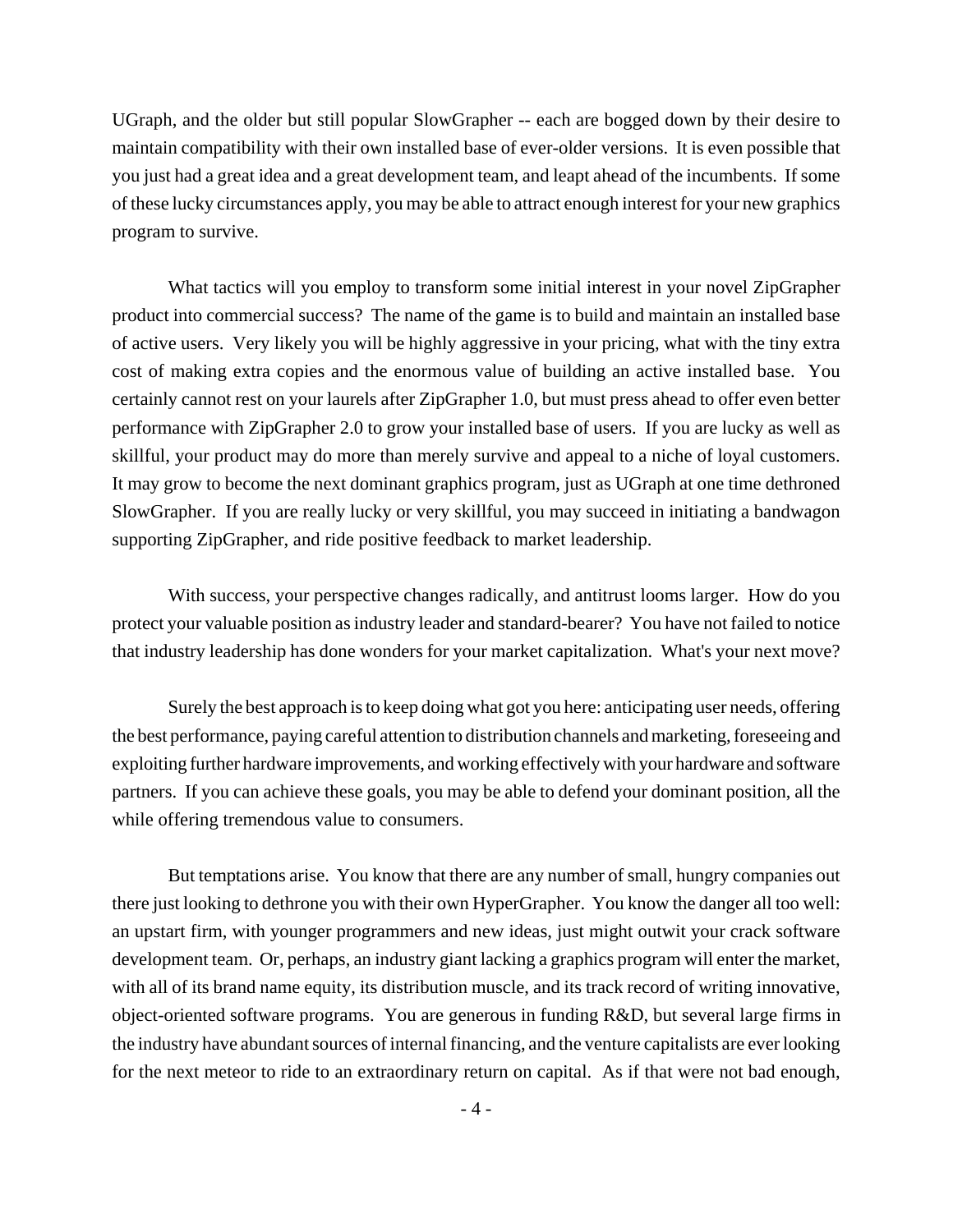there is always the risk that one of the firms selling the hardware or operating systems on which ZipGrapher runs will come out with their own graphics program.

So, even while you work tirelessly to improve your product, in no small part to drive upgrade sales, the very tactics that worried you when you were first getting started now begin to seem rather appealing. You are tempted to warn consumers of the dangers of switching to the new, incompatible HyperGrapher program. You are tempted to transform your intellectual property into a strategic advantage by blocking HyperGrapher from achieving full compatibility with ZipGrapher. You are tempted to tell consumers in advance when you are getting ready to introduce a new version of ZipGrapher. You are tempted to launch a "Come Back Home" campaign offering the latest version of ZipGrapher at rock-bottom prices to users who have recently tried HyperGrapher.

Now that you are the market leader, you feel a bit uneasy about employing the tactics you found so objectionable when you were new in the market. But some of these stratagems look promising from a strategy perspective, and some of your trusted lieutenants (the ones receiving significant compensation in the form of stock options) feel that a more aggressive stance would go far to solidify ZipGrapher's hold on the market. Perhaps it is time to seek antitrust counsel.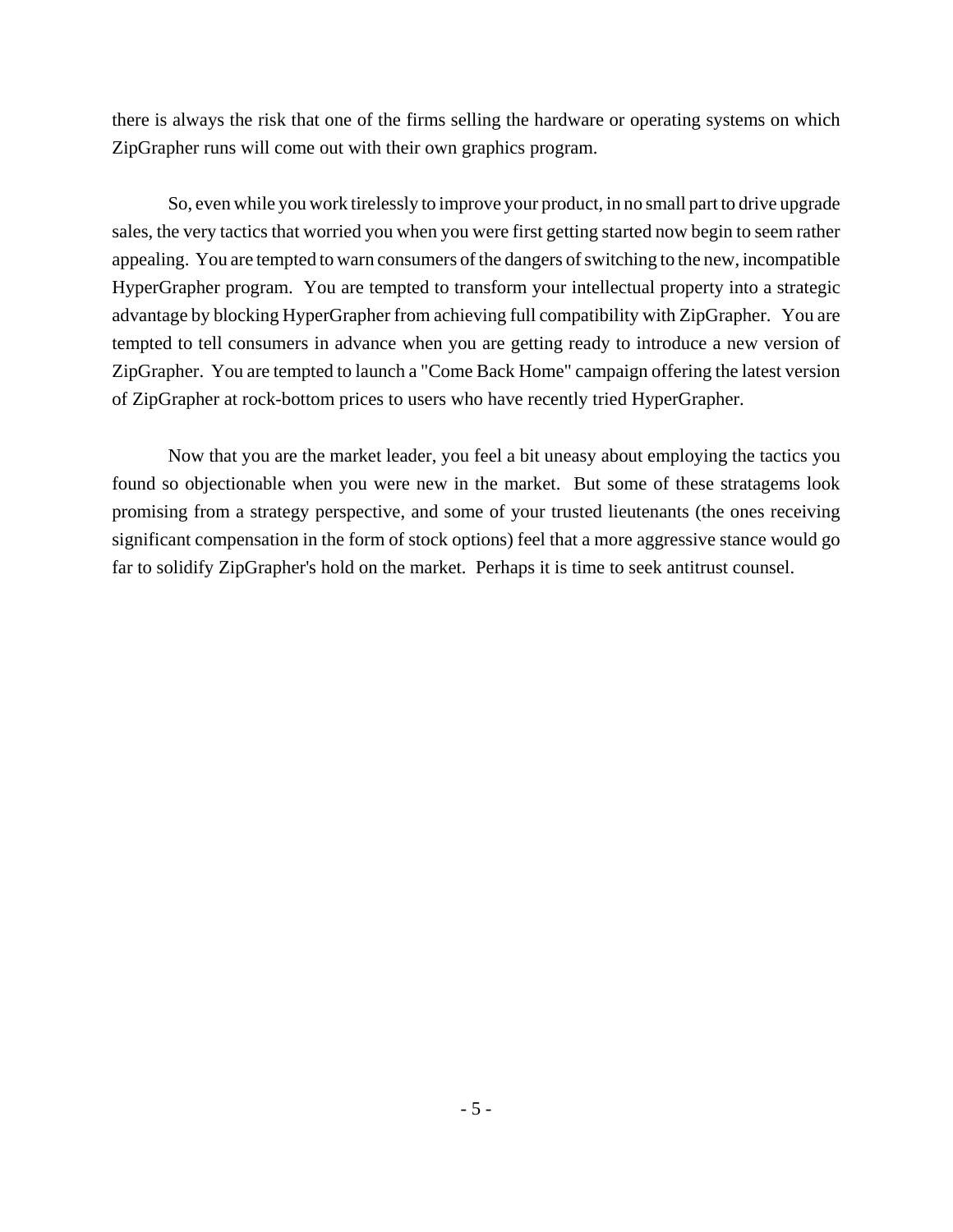With your growing market presence, you are also thinking about acquisitions as a way to further strengthen your position. You are attracted to the idea of selling ZipGrapher in conjunction with the leading spreadsheet program, either through an exclusive joint marketing arrangement or an outright merger. Could either of those strategies run you afoul of the antitrust laws? In addition, you have been carefully watching the declining market share of SlowGrapher, which is now used by a mere 10% of the market; SlowGrapher's share of new shipments is even lower. You would like to get your hands on their customer list and migrate SlowGrapher users to ZipGrapher, both to grow your market share and to lock up a group of customers that might otherwise help support entry by HyperGrapher. But you wonder: with your 50% share of the installed base, and 70% share of new shipments, would an acquisition of SlowGrapher raise antitrust problems? Finally, you are trying to map out a strategy in case a large hardware firm or operating systems vendor expresses an interest in acquiring *your* firm. No doubt about it, you had better get some antitrust advice, and quickly.

### **III. General Economic Principles**

This little parable is meant to illustrate some very real strategic and legal issues that arise in certain network industries where competition is highly dynamic, such as the computer software industry and the video game industry, to name just two. Similar issues, as well as some quite novel questions involving the creation of jointly owned networks, and access to such networks, arise in other network industries, e.g., in the ATM and credit-card industries. Business strategies in all of these network industries are rich and complex.

What are the implications for antitrust enforcement? Even more so than in other areas, antitrust policy in network industries must pay careful attention to firms' business strategies, the motives behind these strategies, and their likely effects, with the ultimate aim of preserving competition, so as to promote efficiency and maximize consumer benefits in the long run. No simple rules are available, but we at the Antitrust Division are prepared to commit the resources necessary to investigate conduct in these industries that might harm competition. Furthermore, antitrust enforcers must be alert in these industries, because the very nature of the "positive feedback" cycle means that monopolization may be accomplished swiftly. And, once achieved, the network effects that helped create dominance may make it more difficult for new entrants to dislodge the market leader than in other industries lacking network characteristics.

Because our investigations in network industries are typically complex, fact-specific, and driven by changing technology, I cannot draw bright lines for you delineating pro-competitive from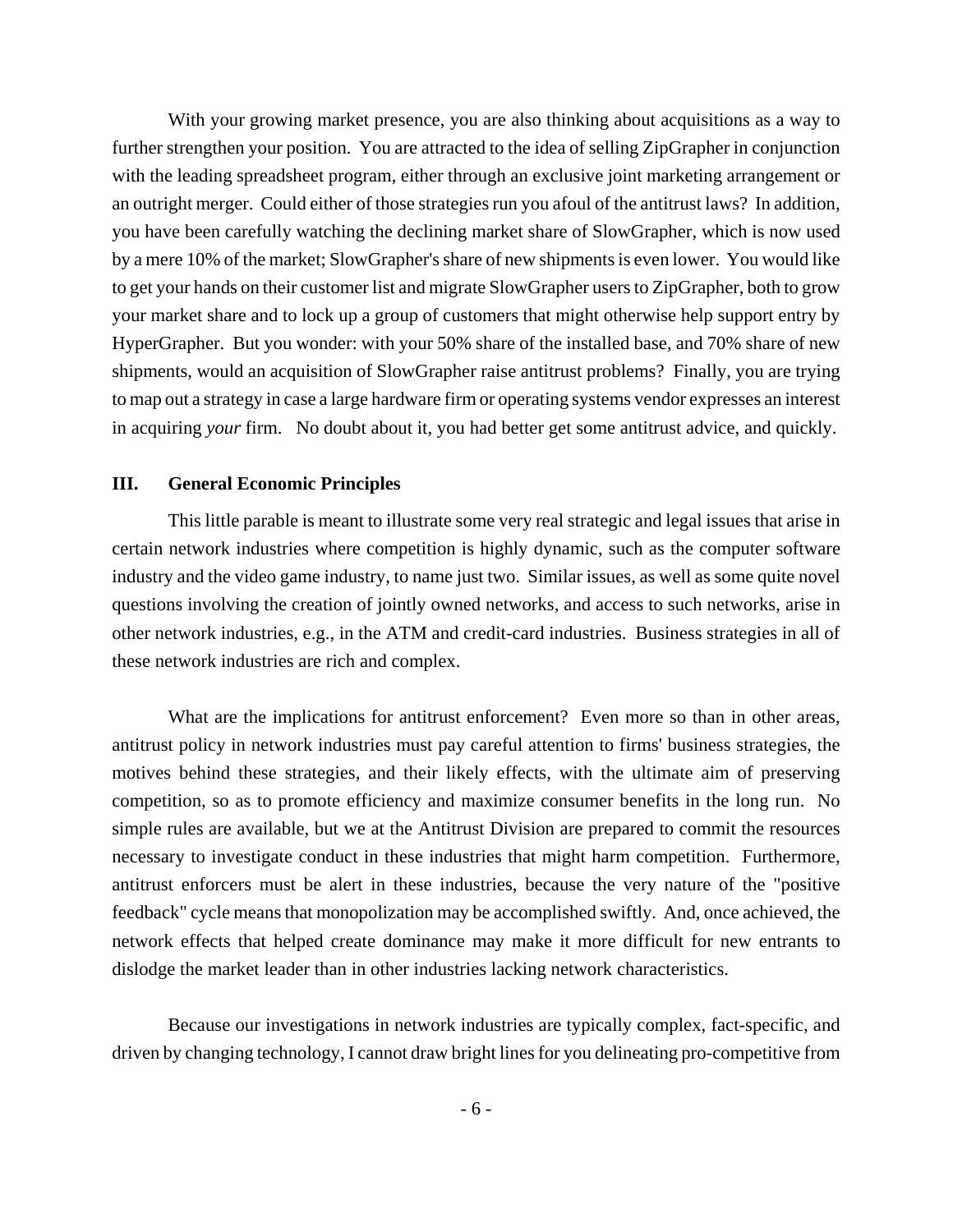anticompetitive behavior in network industries as a general matter. Still, I feel strongly that economic learning developed over the past decade can be tremendously valuable in informing sound antitrust enforcement efforts in these areas, and in reaching solid conclusions in specific investigations. My goal here today is to give you a sense of how this occurs at the Antitrust Division.<sup>4</sup>

To this end, I would like first to discuss a number of economic principles in network industries, drawing out their implications for antitrust enforcement policy. Then I shall apply these principles to several types of business conduct that arise in network industries, and to a handful of important antitrust cases in such industries.

# **A. Innovation is King**

The key driver of consumer benefits in information industries is technological progress. Thus, the primary mission of antitrust in these industries must be to promote and protect competition in the introduction of new and improved products and services. Of course, antitrust law seeks to insure that independent firms offering comparable technology compete vigorously on price, but very often the most potent form of competition is from new products, not just lower prices.

New products do not appear magically; and technological progress does not occur willynilly. Both require the investment of financial and human capital, which are attracted only if the winners are able to reap rewards. For these powerful reasons, there is no fundamental tension between antitrust law and intellectual property rights. This logic is well articulated in the DOJ and FTC "Antitrust Guidelines for the Licensing of Intellectual Property," which were issued in April 1995.

It is not infrequent for one firm to wrest industry leadership away from another as technology

I must stress that I can only give you a glimpse here of how economics informs antitrust policy in network industries, for three major reasons. First, my topic is far too rich and complex to cover in a single speech; a closer look at the economics literature, at our enforcement actions, at the record from the recent FTC hearings, and at the case law, will do much to supplement my discussion here. Second, both the economics and the law in these areas are still evolving, as new research is conducted, and as new cases arise and are scrutinized by the enforcement agencies and the courts. Third, my discussion here is largely confined to unregulated industries, and thus omits many important antitrust issues in the telecommunications industry, the electricity industry, and other network industries subject to price or entry regulation.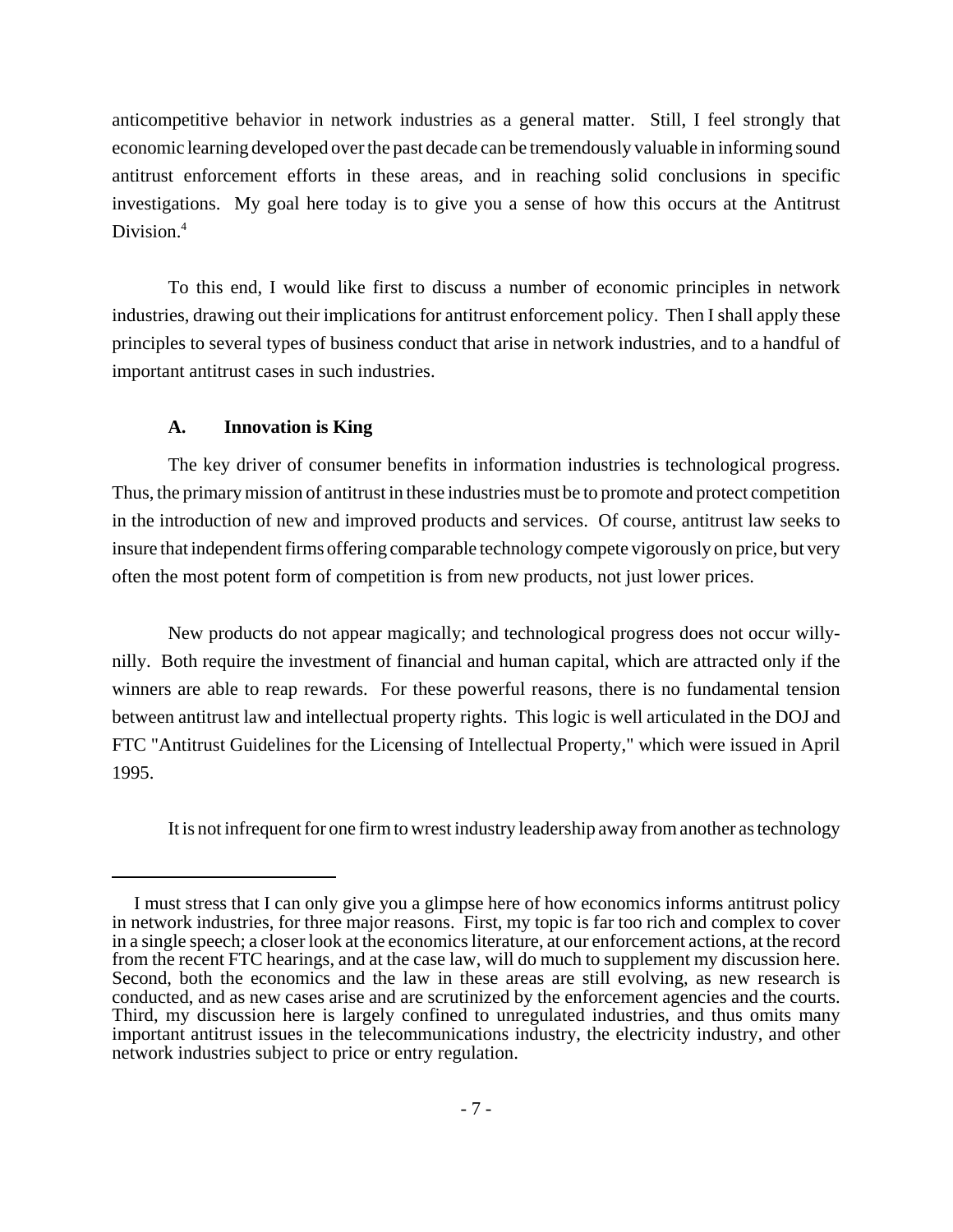advances from one generation to the next. This is Schumpeterian "creative destruction" at work to deliver ever-better products to consumers. The single most important goal of antitrust in network industries is to insure that competition from new products and new technologies is not stifled.

Because innovation is such a strong force in many high-technology markets, companies are tempted to defend their conduct by arguing that entry is easy or inevitable, and thus durable market power or monopoly power is unobtainable. Sometimes this argument may be quite valid, but beware of overusing it: there is no antitrust immunity for high-tech industries. The fact is, rapid technological progress does not equate to low entry barriers, especially if users find it very costly to switch to new brands that are incompatible in some way with the established technology.

## **B. Cooperation is the Norm**

Cooperation among participants in network industries is the norm, not the exception, and serves a variety of beneficial purposes. As a general rule, cooperation among suppliers of complementary products, which we might call "vertical cooperation," can be highly beneficial.<sup>5</sup> If anything, this principle applies even more strongly in network industries: hardware and software suppliers make sure their products work together smoothly, suppliers of operating systems provide development tools to software developers to promote the supply of compatible software, and cable television operators invest in programming to supply to their customers. Vertical cooperation raises antitrust dangers only when it contains an element of exclusivity.

Cooperation among direct rivals, which we might call "horizontal cooperation," is of course more likely to raise antitrust concerns than is vertical cooperation. However, horizontal cooperation also can be pro-competitive, in the proper circumstances. For example, rival firms may agree upon a new product standard to ensure compatibility, as when Sony and Philips jointly established

Hardware and software are economic complements because the demand for hardware rises if software becomes better and cheaper, and vice versa. For example, a video game player and the (compatible) games that play on it are complements. Standard antitrust principles tell us that collusion, i.e., cooperation in pricing, among suppliers of *substitute* products, typically harms consumers. By very close analogy, cooperation among suppliers of *complementary* products typically benefits consumers. In the context of vertical integration, this is recognized under the rubric of solving the "double marginalization" problem, an argument for why vertical integration can lead to lower prices. This has been understood by economists since Cournot's work in 1838.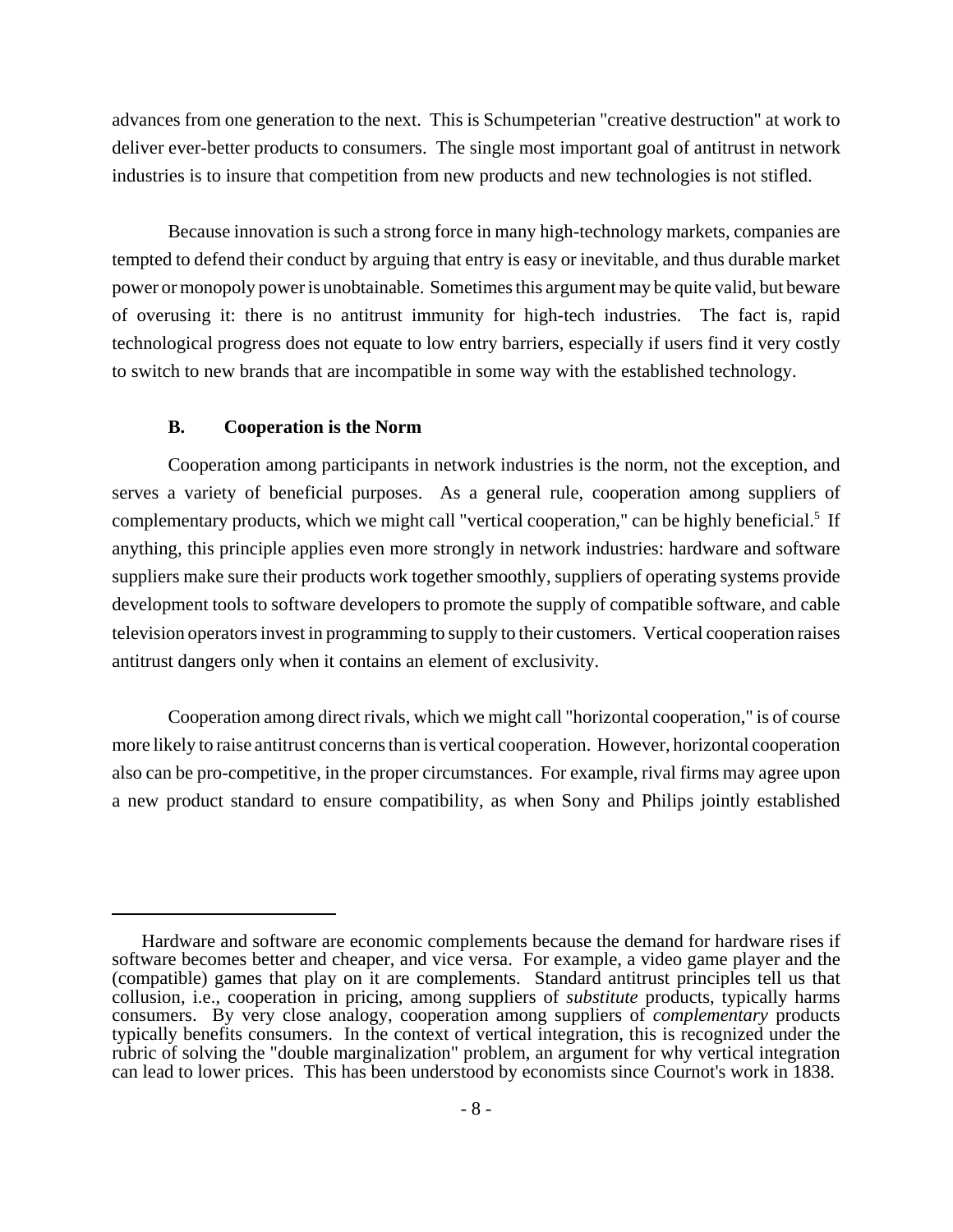standards for compact discs around 1980.<sup>6</sup> Indeed, such cooperation may be critical for a new product to compete successfully with established products. If so, such cooperation to achieve compatibility cannot become anticompetitive merely because it is successful in establishing a new industry standard. Of course, horizontal cooperation for the purposes of standard setting does not justify cooperation in production, marketing, or pricing.

# **C. Strategy is Dynamic**

My computer software parable was quite consciously organized around the *life cycle* of an innovative product in a network industry. Taking a snapshot of competition at a single point in time would have been quite inadequate, either to understand the strategies involved or to assess the legality of various tactics. Having worked with dynamic, game-theoretic models of business strategy for my entire professional career, I am well aware of the pitfalls of employing static analysis in dynamic industries, and the information industries are nothing if not dynamic.<sup>7</sup> For example, pricing strategies in network industries are usually highly dynamic, due to the strategic importance of building and maintaining an installed base of users.

# **D. Compatibility is Key**

Compatibility determines the size and number of virtual or actual networks in a network industry; two products that are fully compatible belong to or benefit from the same real or virtual network. Therefore, a firm's ability to make its product compatible with other products affects the value, sometimes even the commercial viability, of its product. Compatibility can be a tremendous source of competitive advantage; incompatibility can constitute a stiff entry barrier.

When Borland introduced its Quattro Pro spreadsheet in the 1980s, it went to great efforts to make Quattro Pro compatible with the then-dominant spreadsheet, Lotus 1-2-3. In this case, there were two key aspects to compatibility: Borland wanted to make it easy for users of Lotus 1-2-3 to

Such cooperation often takes place under the auspices of a formal standard-setting body, and may include safeguards to prevent one or a few firms from "controlling" the standard. However, in the case of Sony and Philips, the Digital Audio Disk Council declined to endorse the Sony/Philips CD standard, choosing instead to leave the selection of a standard to the market.

Indeed, I am bemused when economists are broadly criticized for using static models of perfect competition (read: basic supply and demand tools) to study complex, dynamic industries. Such critics just don't know what industrial organization economists and business strategy scholars have been doing the past twenty years.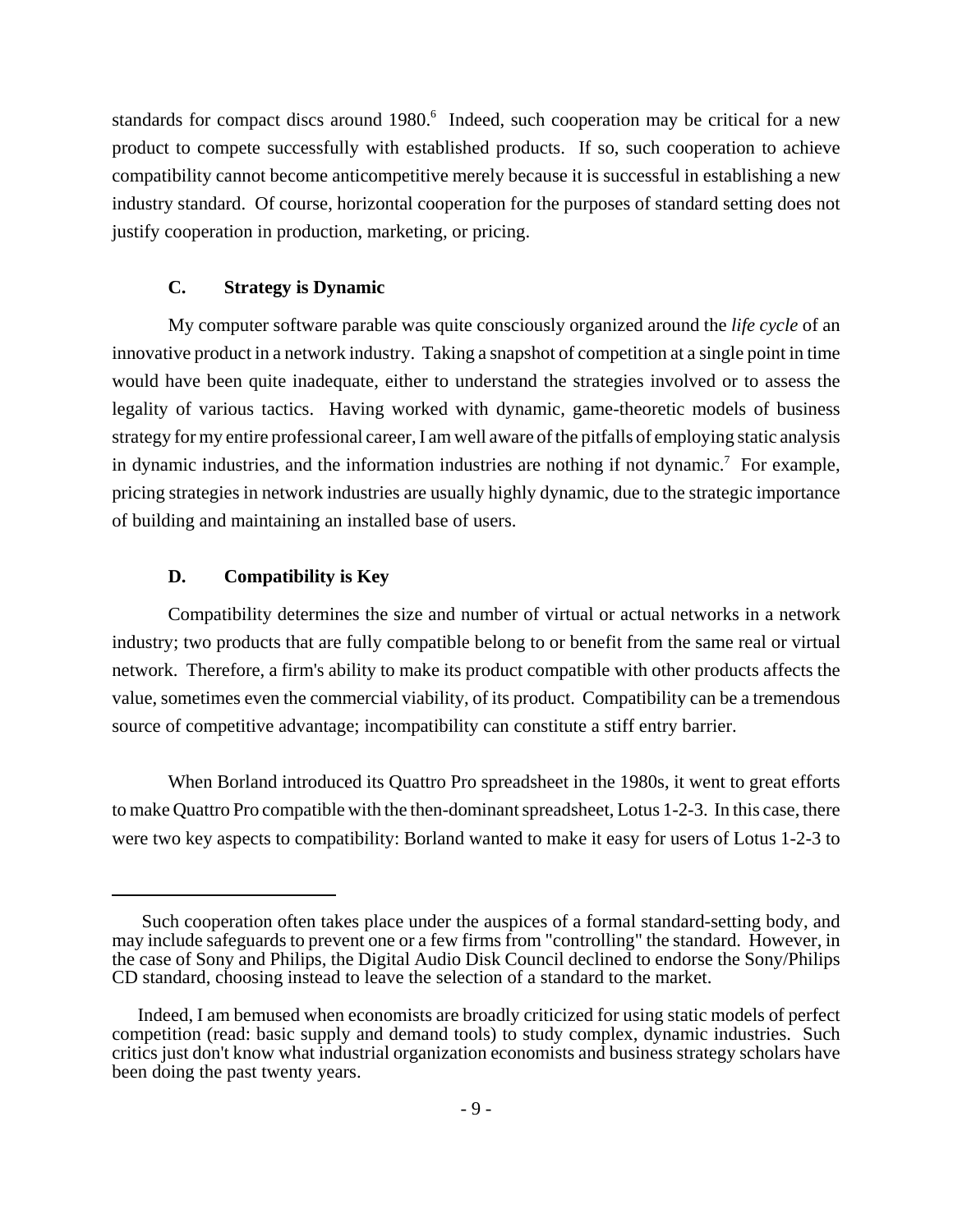learn Quattro Pro, call it "user compatibility," and Borland wanted to make it easy for data files to be transferred between Quattro Pro and Lotus 1-2-3, call it "file compatibility." In my lexicon, Borland quite naturally wanted *access* to Lotus's network, i.e., Lotus's installed base of users, which constituted a major portion of the market for spreadsheets. The litigation that ensued between Borland and Lotus involved the question of whether Lotus's copyright protection precluded Borland from offering certain types of user compatibility in Quattro Pro without Lotus's permission.

Many of the battles in network industries involve efforts to join existing networks, to protect established networks, and to establish new networks. As Michael Katz and I have shown, incumbent firms often wish to prevent rivals from hooking into their networks, while entrants typically strive to do just that, unless they can offer dramatic technical improvements on an incompatible basis.<sup>8</sup> Intellectual property rights, tempered by sound antitrust enforcement, often determine whether a network can be kept proprietary or not. Some of the most fundamental strategic questions revolve around firms' decisions to establish or participate in "open" networks or "closed," proprietary networks. While IBM has been criticized in business strategy circles for making its PC network too "open," and ultimately losing control of that network to Intel and Microsoft, Apple has likewise been criticized for keeping its network too "closed," refusing, until quite recently, to license hardware "clones" of the MacIntosh.

# **E. Expectations are Critical**

I presume that every one of you has purchased numerous consumer electronics devices - either televisions, compact disk players, video tape players, or computers -- for your home. In making these purchases, I'm willing to bet that you gave at least some thought to the question of where technology was heading: Should you wait for prices to fall further? Will you be left stranded with a technology that might flop, such as quadraphonic sound, stereo AM radio, or certain brands of personal computer best left unnamed? Or, are you buying a product that will never develop much of a following, making it more difficult for you to get repair services, upgrades, or spare parts when your unit gets older?

My point is this: purchase decisions in network industries are heavily influenced by *buyers' expectations*. The positive feedback endemic to network industries derives in part from the

See especially Michael Katz and Carl Shapiro, "Technology Adoption in the Presence of Network Externalities", *Journal of Political Economy*, 1986.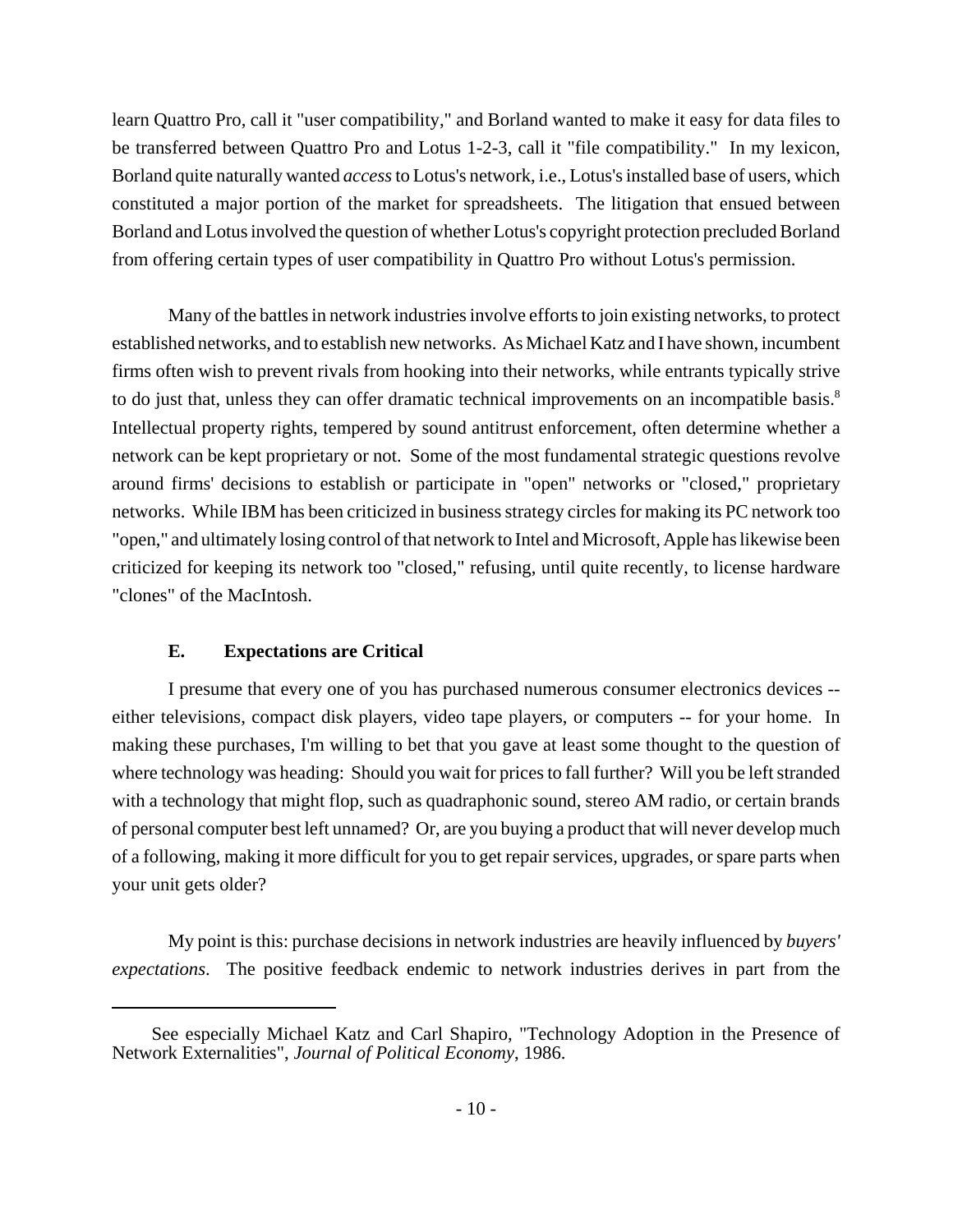importance of expectations: a product that is expected to fail often *will* fail; a product that is expected to succeed often *will* succeed. For example, at some point in the late 1980s in the U.S. (earlier in Japan), users decided that fax machines would be widespread and thus quite valuable, and this became a self-fulfilling prophecy. Indeed, faxes still dominate e-mail for instant communications of text. Now the Internet is widely expected to continue to grow rapidly; these beliefs themselves make the Internet more attractive to users, and thus more likely to in fact grow rapidly in the future. This is the essence of the positive feedback of networks.

Because expectations are so critical, much business strategy in network industries is devoted to influencing expectations. At one point, WordPerfect sued Microsoft over Microsoft's claim that its word processing software was the most popular in the world. And Visa has had a long-running advertising campaign telling consumers that Visa cards are accepted "everywhere you want to be," whereas merchants "don't take American Express." Just recently, Sun assembled an impressive coalition of visible supporters for its Java software (including IBM, Apple, DEC, Adobe, Silicon Graphics, Hewlett Packard, Oracle, and Toshiba) to convince software developers that Java would indeed become the industry standard for authoring certain material for the Internet. Having a great product helps get a bandwagon going, but a great product can fail if it suffers from unfavorable expectations. From an antitrust perspective, a dominant firm that undermines expectations regarding the viability of an alternative product may strike a damaging blow to its upstart rival. Investigation may be warranted to determine whether the dominant firm is merely informing customers of the drawbacks of rival technology, or inaccurately maligning its would-be competitor. Thus, in my parable at the beginning of this speech, the Antitrust Division would be gravely concerned if USoft employed a campaign of fear, uncertainty, and doubt to cripple its rival ZipGraph by making false or misleading statements about ZipGraph.

#### **IV. Implications for Business Conduct**

I am now ready to apply these general principles to specific types of business conduct in network industries. In doing so, I should stress that my focus, as an antitrust enforcement official, is on the conduct of firms that have or might obtain monopoly power. Some forms of business conduct can be legitimate for firms with small market shares, yet anticompetitive when employed by dominant firms. The fact that small firms employ particular tactics suggests that they involve some efficiencies, but these efficiencies may be outweighed by anticompetitive effects when a dominant firm acts similarly.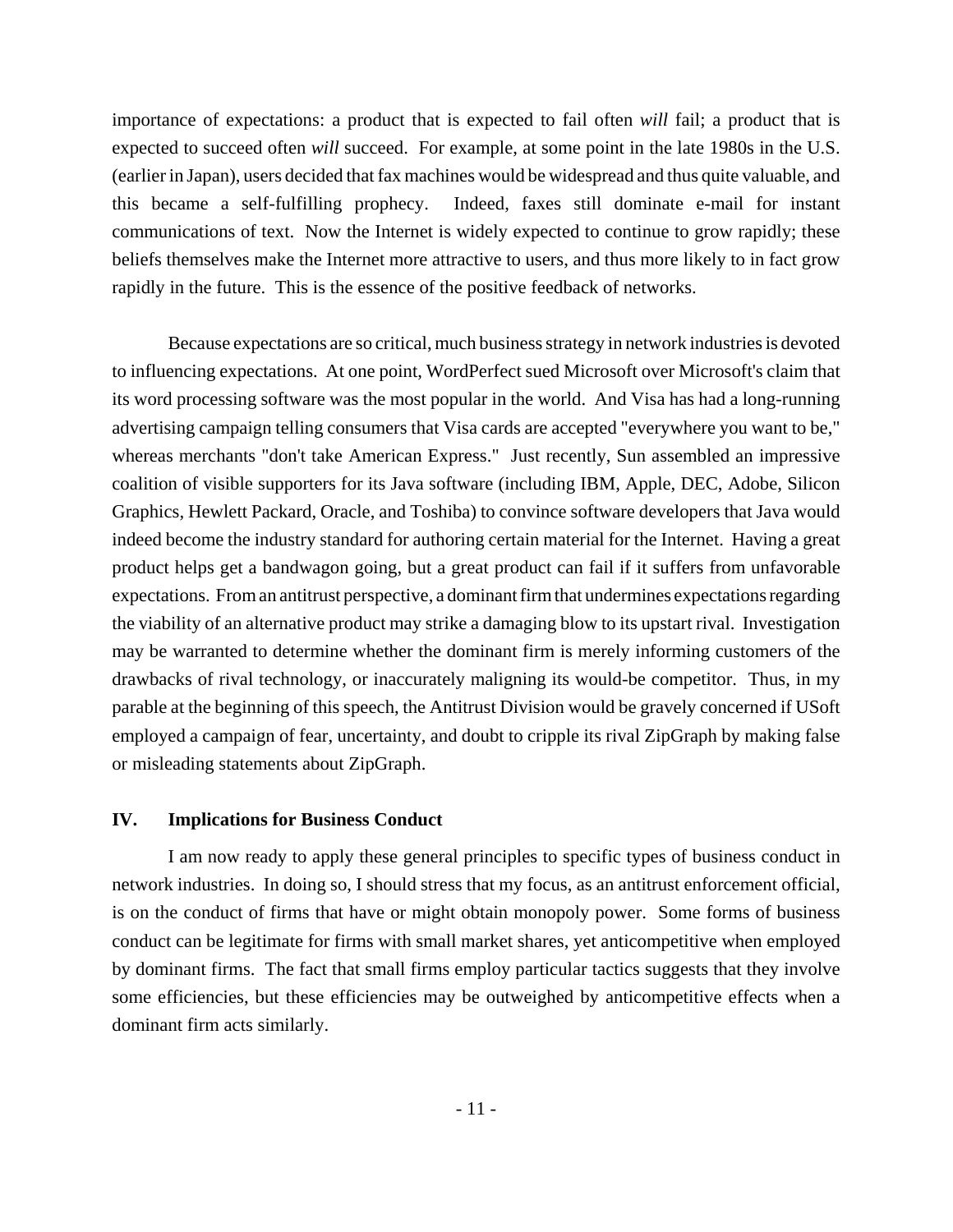#### **A. Joint Standard Setting**

Very often, a single firm is incapable of launching a new technology, especially if that technology is not compatible with existing products. I have already noted the example of Sony and Philips jointly promoting the compact disc technology. Cooperation of this sort has the advantage of avoiding a potentially unproductive standards war, in part by assuring consumers that they will not be stranded if they invest in the new technology.<sup>9</sup> Much like research joint ventures, cooperative standard setting also can permit the teaming firms to combine the best features of their technologies, as is claimed for the new high-definition television system.

At the Antitrust Division, all of these arguments are given serious attention, even while we look to make sure that rival firms are not using joint standard setting as an excuse to avoid competing directly against each other. This concern is greatest if two or more of the firms agreeing to a joint standard could independently have promoted comparable technology. Absent network effects or strong economies of scale, consumers are better served if the two rivals compete with their distinct product offerings, rather than agree to offer only a single product. With strong network effects, however, consumers may well be better off with a single network, i.e., with a *de facto* product standard, especially if two or more firms are able to offer products conforming to the standard without incurring any royalty liabilities. Even in this case, however, antitrust enforcers must ask whether competition to become the standard has been cut off prematurely, before technological avenues were adequately explored or before consumers realized the benefits of rivalry between firms jockeying to set the standard. Such concerns are lessened when the firms are genuinely combining complementary technology, so their joint standard is superior to anything either could have introduced on its own.

A somewhat different set of concerns arises when firms with a vested interest in current technology participate in the setting of standards for new and superior technology. In this situation, an incumbent firm may well have an incentive to slow down the arrival of the new technology, and thus preserve its proprietary advantage. As a matter of business strategy, the champions of the newer technology may have to break off from the incumbent firm and establish a new standard on

For a more extensive discussion of the antitrust aspects of joint standard setting, see James Anton and Dennis Yao, "Standard-Setting Consortia, Antitrust, and High-Technology Industries," *Antitrust Law Journal*, 1995. Anton and Yao emphasize situations in which standard-setting bodies may abuse their position by excluding new products for failure to meet safety standards. My focus here is distinct: on cooperation in the establishment of compatibility standards for new technology.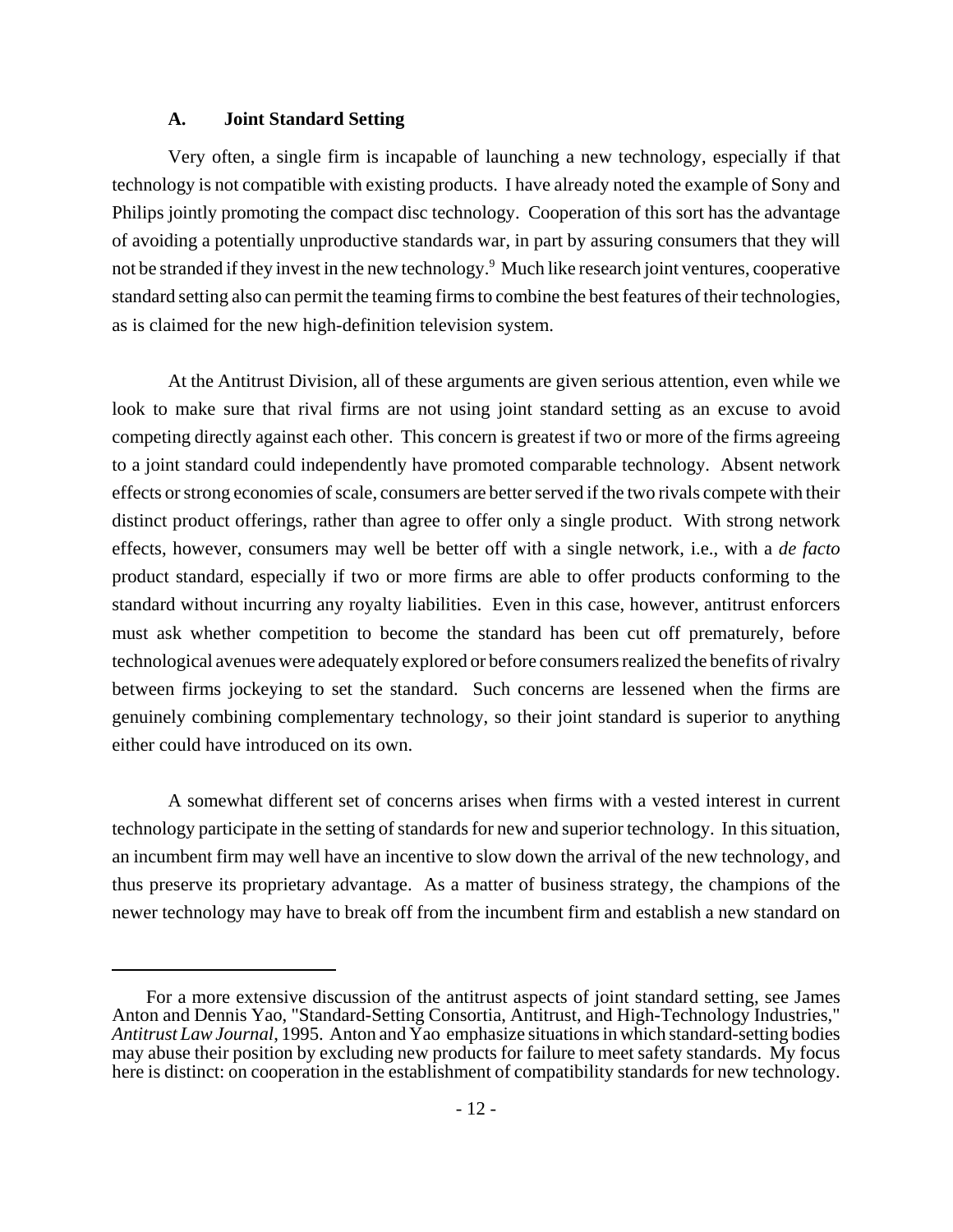their own, either in the market or through a standard-setting process. As a matter of antitrust policy, the incumbent firm is not compelled to endorse the newer technology, but it might generate antitrust liability if it engages in activity to block the new technology from being adopted. An investigation and fact finding will typically be necessary to determine the extent to which an incumbent is alerting industry participants to the genuine drawbacks of the new technology, protecting consumer benefits associated with compatibility by resisting splintering of an established standard, or baldly preserving its market power by blocking new, beneficial products or standards from emerging.

When firms cooperate to set standards, they may also set terms and conditions for the use of the technology embodied in the standard. For example, in many cases the *quid pro quo* for industry acceptance of a standard is an agreement by the sponsoring firms to charge no royalties, or specified low royalties, or unspecified but "reasonable and non-discriminatory" royalties, for use of the intellectual property embodied in the standard.10 Offering long-term fixed-rate licenses to a new technology, in order to get a standard accepted initially, can be a highly attractive arrangement from an antitrust perspective: it allows consumers to enjoy the network benefits associated with compatibility, it enables many firms to compete to supply compatible technology, and it can greatly smooth the standards process, even while it permits the sponsoring firms to recover their R&D investments, either through the modest royalty payments or by virtue of their unique and superior knowledge of the underlying technology that may give them an ongoing technological edge. Still, market participants and antitrust authorities must be ever vigilant in markets with these features to prevent one firm from converting an initially open standard into a proprietary standard, unless such control is gained by genuine improvements and innovation that extend the open standard.

## **B.** Compatibility and Access<sup>11</sup>

I have already noted that compatibility, i.e., network access, is a key element of business strategy in network industries. As explored in my research with Michael Katz, incumbent firms often will find it profitable to deny access or compatibility to new entrants, and to seek to establish *de facto* standards for new products rather than participate in industrywide standard-setting efforts.

The International Organization for Standardization (ISO) and the American National Standards Institute (ANSI) both require an innovator to agree to license on "reasonable" terms before they will incorporate proprietary technology into an official standard.

Let me stress that I am not addressing access issues in regulated industries here. In many regulated industries, including telecommunications, competitors' rights to access are well established as a matter of regulatory policy.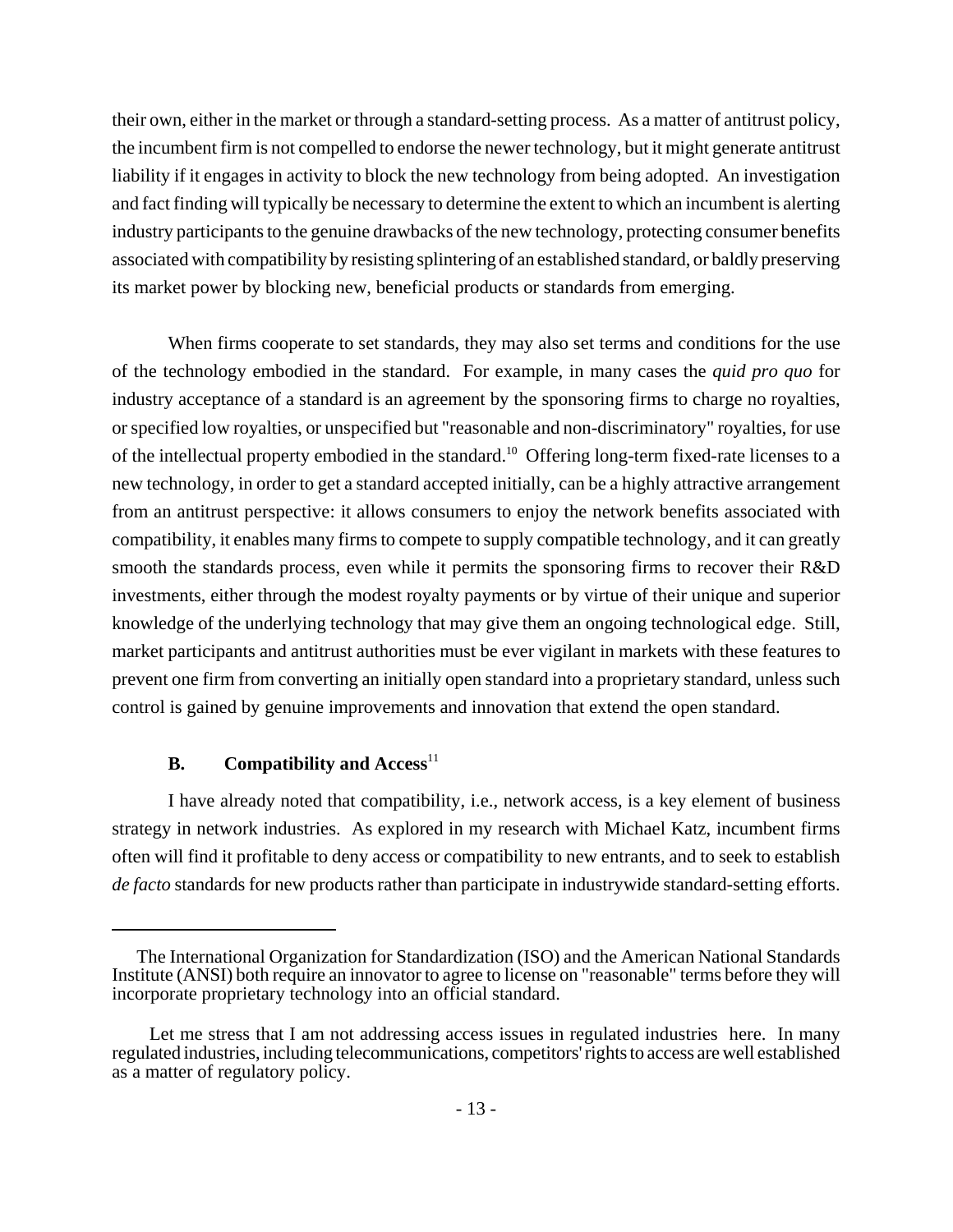What are the antitrust implications of the fact that incumbents often wish to deny access or compatibility to would-be rivals? Requiring firms that control proprietary standards to open their technology up to others amounts to compulsory licensing, which runs the risk of undermining the purpose of the intellectual property laws. As stated in the DOJ and FTC Intellectual Property Guidelines, "Intellectual property law bestows on the owners of intellectual property certain rights to exclude others. These rights help the owners to profit from the use of their property." (p.3)

Recognizing the importance of intellectual property rights, the Guidelines immediately go on to make clear that these rights are circumscribed by antitrust law: "An intellectual property owner's rights to exclude are similar to the rights enjoyed by owners of other forms of private property. As with other forms of private property, certain types of conduct with respect to intellectual property may have anticompetitive effects against which the antitrust laws can and do protect. Intellectual property is thus neither particularly free from scrutiny under the antitrust laws, nor particularly suspect under them." However, while there is no presumption that intellectual property confers significant market power, it is worth noting that a firm owning intellectual property giving it control over a proprietary *de facto* network standard may well have such power.

Intellectual property rights are attenuated when a firm controlling intellectual property - patents, copyrights, or trade secrets -- relevant to a standard has committed itself to an "open" standard in order to obtain industry support for the standard in the first place. In that situation, subsequent efforts to gain control of that standard by asserting these same intellectual property rights can implicate competition and raise antitrust concerns.

The FTC pursued this theory in its case against Dell Computer Corporation last November.<sup>12</sup> In that case, the FTC alleged that Dell had restricted competition and undermined the standardsetting process by threatening to exercise undisclosed patent rights against computer companies adopting the VL-bus standard. The VL-bus is a mechanism to transfer instructions between the computer's central processing unit and its peripherals, such as a hard disk drive or video display hardware. The FTC complaint states that Dell participated in the standard-setting process of the Video Electronic Standards Association (VESA) in 1992, that a Dell representative certified that he knew of no patent that the bus design would violate, and that Dell later contacted certain VESA

In the Matter of Dell Computer Corporation, File No. 931-0097.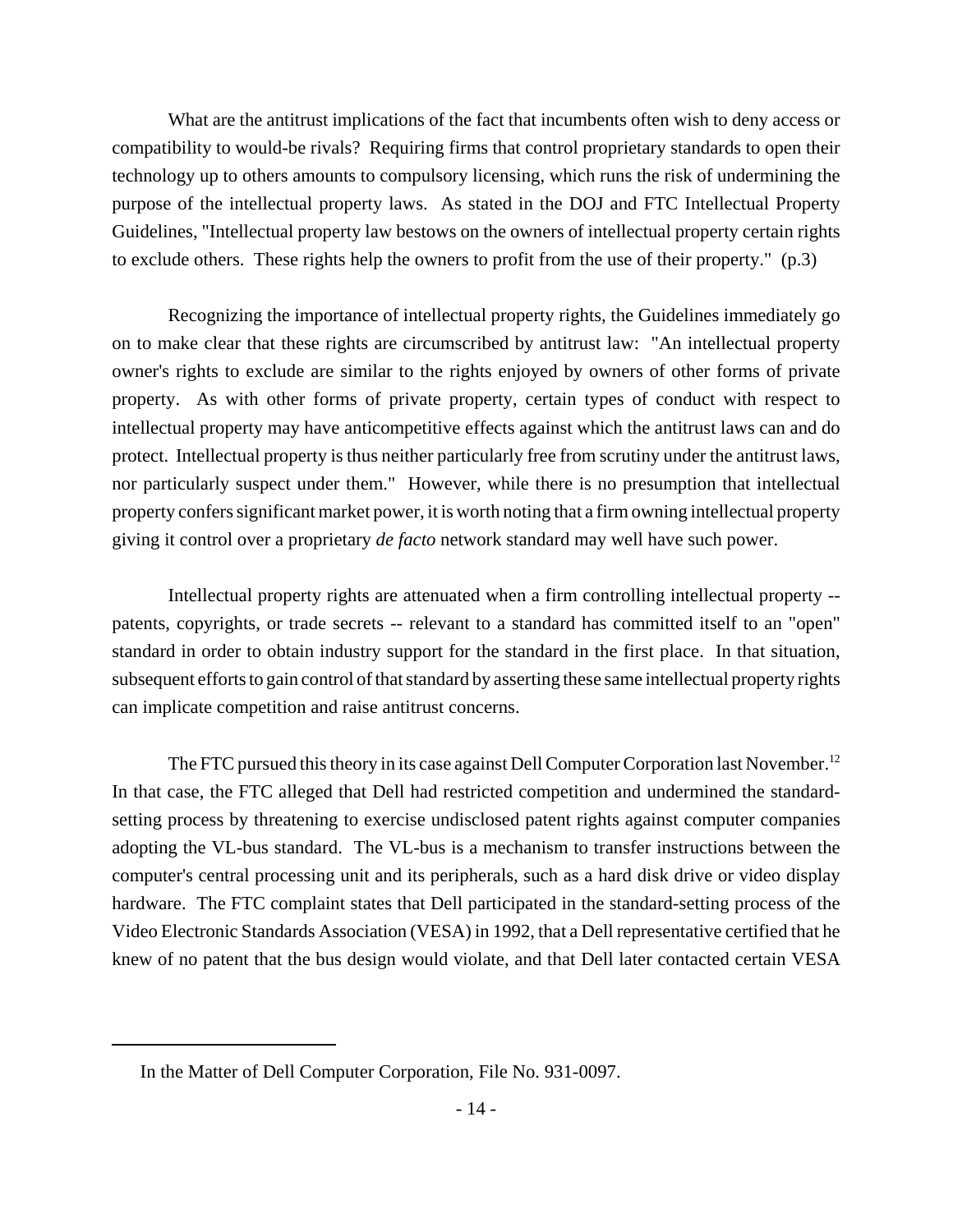members and asserted that they were violating a 1991 Dell patent by using the VL-bus standard.<sup>13</sup>

The Antitrust Division shares the FTC's concerns that firms may manipulate or abuse the standard-setting process by asserting that complying with an agreed-upon standard violates their intellectual property rights. If indeed the standard lacks reasonable substitutes, monopoly power may be at stake, raising antitrust concerns, as well as intellectual property and contract issues. If a firm attempts to capture and control what had been an open standard, it may be guilty of actual or attempted monopolization in a relevant antitrust market, depending upon the specific conduct involved and the ability of other firms to use substitute technology.

The Antitrust Division is also concerned about situations in which a dominant firm alters its product in a manner that offers few or no consumer benefits but reduces the attractiveness of rival products by introducing incompatibilities with those products. So, in my parable, we would be very concerned if USoft took steps, such as modifying its file format, for the primary purpose of preventing ZipGraph from achieving file compatibility with the incumbent UGraph product.

### **C. Product Pre-Announcements**

In my parable, the incumbent allegedly employed the so-called "vaporware" tactic of strategically making "early" announcements of new releases, with the express purpose of freezing consumers in place to prevent them from buying software offered by the entrant. Product preannouncements can indeed influence consumer expectations, and thus can have powerful effects in network industries. There should be no doubt that firms in network industries can often benefit by announcing their products in advance.

Complex antitrust issues may arise because such pre-announcements can serve a variety of purposes: they can inform partners of new products to promote interoperability, they can inform consumers of new products so they will not be left stranded buying inferior or obsolete products, they can favorably influence expectations to help establish new products, and, yes, they can deter the introduction of rival products. An investigation to determine the facts in any given case will be necessary in order to conclude that a given pre-announcement was anticompetitive. However, if our

In another case, I understand that a standard was established under the auspices of the Electronic Industries Association for memory modules in personal computers. Later, the Wang Corporation, after participating in the standards process, asserted that this technology was controlled by their patents, and demanded royalties from Mitsubishi, Toshiba, and others. Litigation ensued.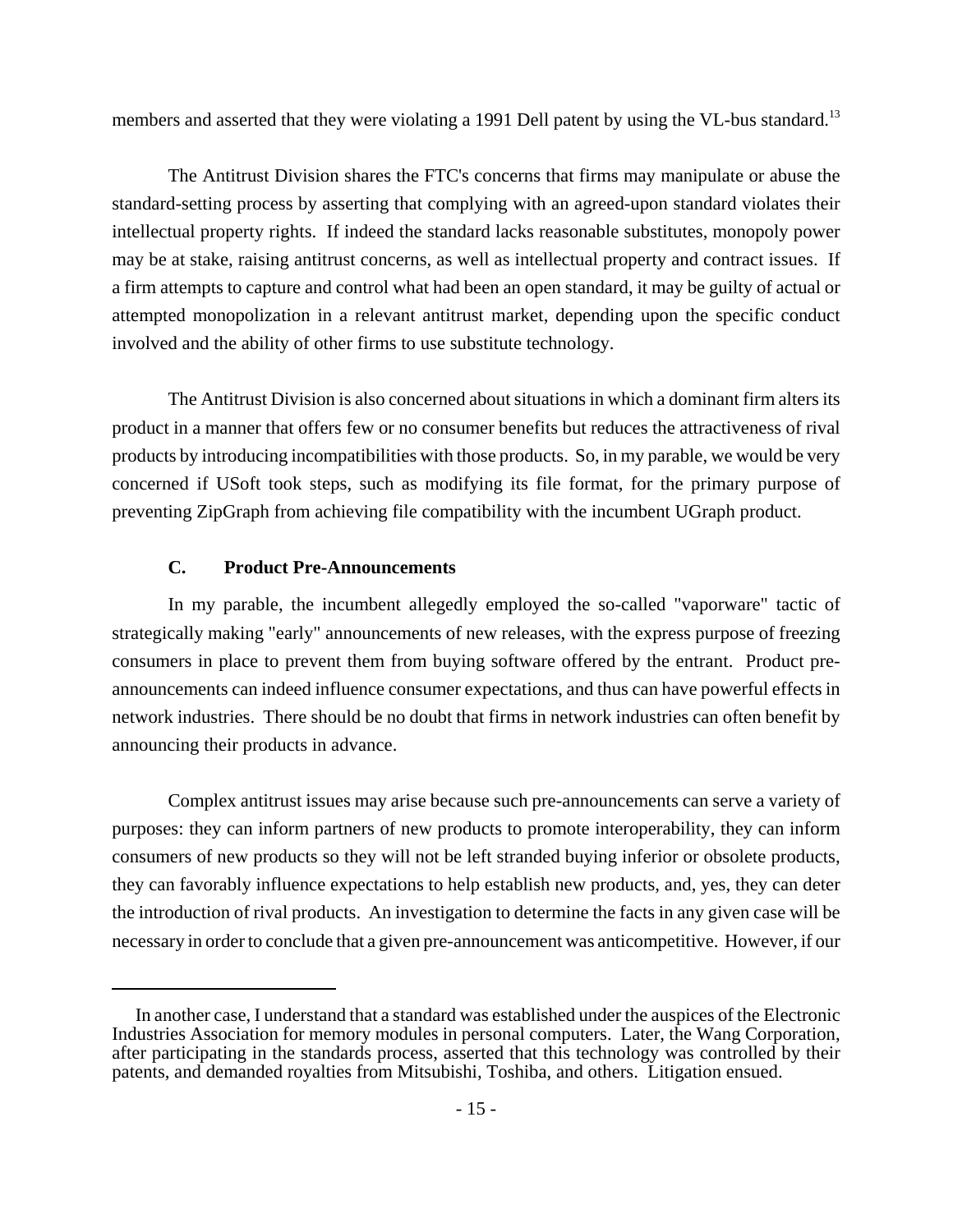investigation were to reveal that a product pre-announcement by an incumbent network monopolist was designed principally not to convey useful information to the buying public but rather to manipulate expectations in a manner inconsistent with current objective information, we might well conclude that the pre-announcement was anticompetitive. Other factors as well, such as whether the party making the announcement has market power in a relevant market, are also highly relevant.

# **D. Enforcement of Invalid Intellectual Property**

My parable also noted a possible defensive strategy by which an incumbent monopolist undermines the viability of an entrant's product by asserting that the entrant's product infringes upon the incumbent's intellectual property. If the incumbent's assertion is valid, or based in fact, it is hard to see how the assertion can, in and of itself, constitute an antitrust violation. However, as noted in the Intellectual Property Guidelines (Section 6), "Objectively baseless litigation to enforce invalid intellectual property rights may also constitute an element of a violation of the Sherman Act." Such litigation can be especially destructive in network industries if it is part of a FUD (fear, uncertainly, and doubt) strategy that adversely impacts expectations by convincing consumers that the entrant's product will not succeed. An investigation would be indicated to determine whether a party with monopoly power has engaged in such conduct; if the facts indicated that it has, and that competition has been harmed, antitrust liability might well be found.

## **E. Leveraging**

Once a firm controls an important standard, it may well seek to protect that position, and to extend its control if possible. Indeed, since technology is so dynamic, the primary method by which today's network monopolist can maintain its monopoly may well be to extend its control, at least in part, to the next generation of technology. For example, Sony and Philips have sought a key role in defining the standards for digital video discs, building on their control over audio disc standards. Likewise, video game manufacturers have historically tried to migrate their customers from one generation to the next.

In some cases, the leader in one generation of technology is able to perpetuate its dominance into the succeeding generation by offering the best technology to users; this represents healthy competition. But antitrust concerns quickly arise when a firm controlling the standard in one product area uses its dominance to set and control the standard for the next generation of that product, or for a second, complementary product. This leveraging strategy includes situations where a firm controlling one product incorporates a second product into its offerings and extends its control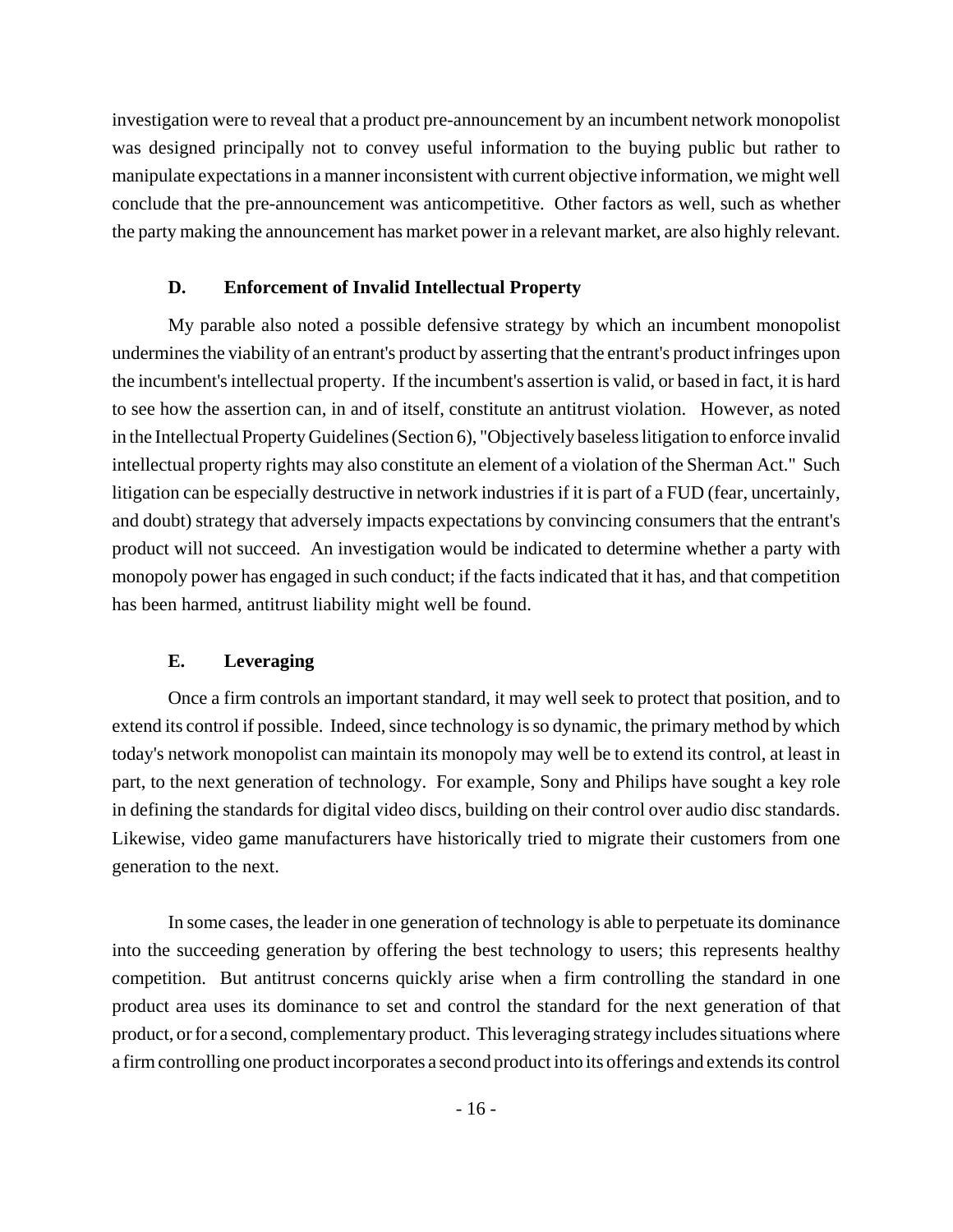to that second product.

At this point in my talk, it should be pretty clear why an incumbent firm controlling the standard for Product A enjoys a big advantage in establishing the standard for Product B, where Product B either complements Product A or replaces it, assuming that both products are subject to genuine network effects. First, the incumbent firm may enjoy some advantages flowing from vertical integration, allowing it to offer a version of Product B that works especially well with the A-standard, at least for some period of time. Second, since many of the target consumers for Product B are those already using Product A, the firm controlling Product A may be especially wellplaced to obtain distribution for Product B. Third, the incumbent controlling Product A may be the commercially "obvious" choice to set the B-standard, which can tilt expectations dramatically in its favor. Even if rivals are able to coordinate to offer their own standard for Product B, consumers may still expect the A-incumbent to win, and thus it often will win, by the now-familiar positive feedback endemic to networks.

However, these advantages by no means imply that the monopolist controlling the Astandard *necessarily* will become dominant in the market for Product B. To the contrary, in many industries dominant firms fail to match the innovative efforts of others who are offering complementary or successor products, and consequently see their market positions erode. The Antitrust Division is dedicated to making sure that such competition on the merits is not stifled by dominant incumbents. For example, we are prepared to scrutinize and challenge various tactics, from pricing policies to bundling, that are employed by incumbents who are dominant in one market, if these policies are likely to lead to dominance in adjacent markets as well.

The extension of monopoly power from one market to the next through control of standards and networks is one of the most important battle grounds today and tomorrow for antitrust law. I cannot stand before you today and give you simple, clear guidance that you can use to counsel your clients, uncluttered by the necessarily complex facts specific to your industry or your company. My goal is more modest: to help provide a coherent framework for thinking about antitrust in network industries, to communicate as best I can how we think about these problems, to explain some of the enforcement actions the Antitrust Division has taken recently in these industries, and to identify some key questions that we, the FTC, or the courts may soon have to address.

In some cases, the generic leveraging strategy can be viewed for antitrust purposes in terms of tying. Suppose, for example, that a firm owning patents critical to the current generation of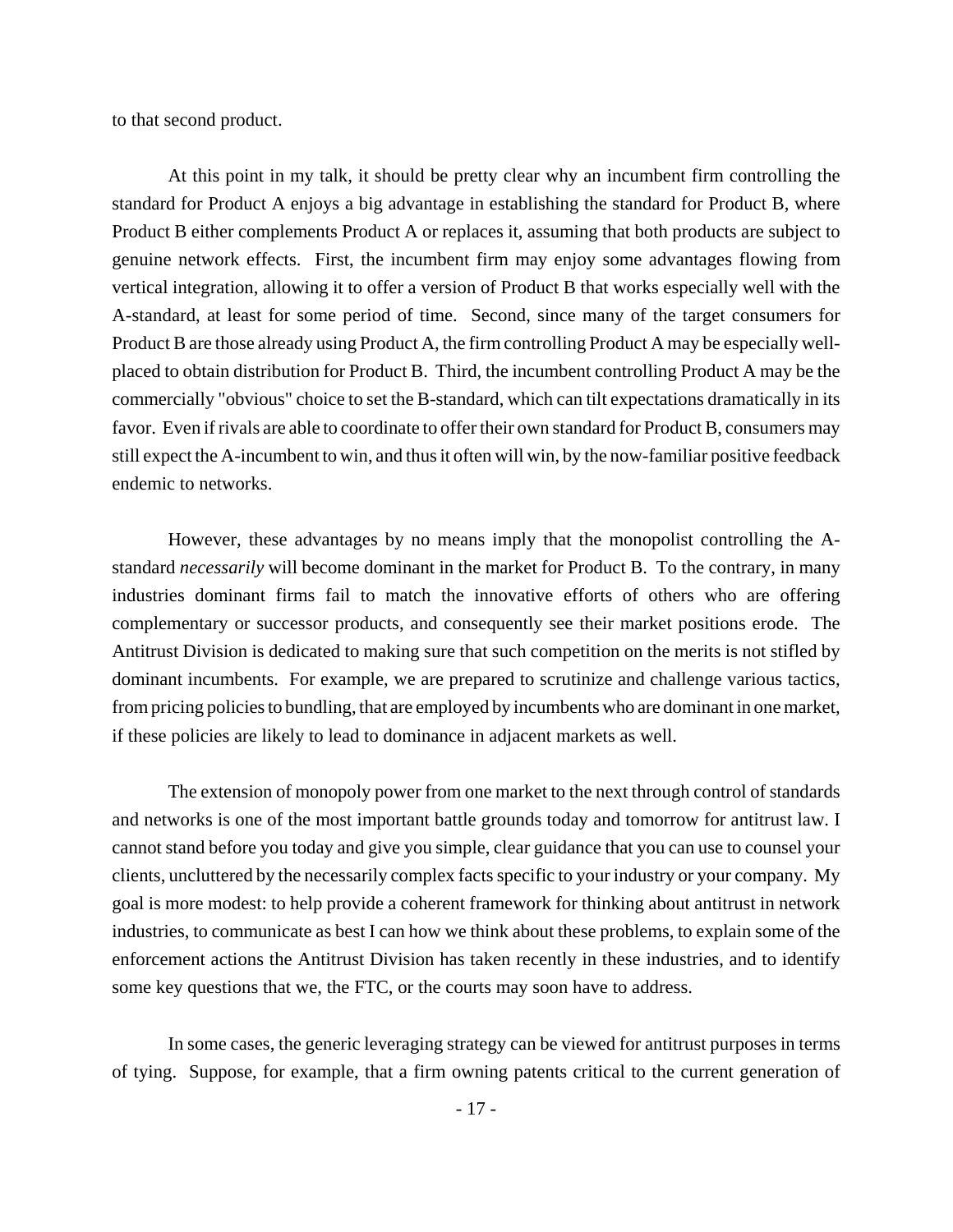technology licenses those patents only to users who agree also to adopt the firm's proprietary version of the *next* generation of technology. Through such tying, the firm could use its control of the current generation of technology to create an installed base of users who have adopted its proprietary version of the next generation of technology. This might be attempted in conjunction with penetration pricing, by giving the new technology away to certain key users in exchange for their agreement not to use rival standards. In this fashion, today's standard-bearer might be able to extend its control into the next generation of technology. The Antitrust Division could well challenge conduct fitting this fact pattern.

To give another example of how a firm controlling one standard might be able to employ bundling to extend the scope of its control, suppose that the owner of a current proprietary product standard bundles a new product with its standard-bearing product. The firm's goal in bundling might well be to establish a *de facto* standard for the new product, under the firm's control, or to extend the original product and standard to encompass the new product. The firm might well choose to give the new product away for free, planning to capture its revenues later once a new *de facto* standard is established under its control. At the very least, rivals selling the new product must be alert to this ploy and be prepared to respond promptly to the bundling strategy. As I have already noted, this conduct could give an enormous advantage in the new market to the incumbent standard bearer, in part because of that firm's powerful name, in part because of superior interoperability, and in part because the firm's new product would enjoy rapid and widespread distribution. Whether this bundling ultimately benefits or harms consumers and competition requires a further, fact-intensive analysis on a case-by-case basis.<sup>14</sup> If the facts showed that the bundling harmed consumers by monopolizing or threatening to monopolize the market for the new product, the Antitrust Division would likely challenge this conduct.

## **F. Exclusive Dealing**

The dangers of exclusive dealing in network industries are nicely illustrated in the video

As noted above, there could well be consumer benefits associated with the joint supply of the existing standard product and the new product by the same firm. However, consumers may suffer if the new product standard is proprietary rather than open, and there is always the possibility that the incumbent's new product will succeed even if it is inferior to alternative new products available from other vendors.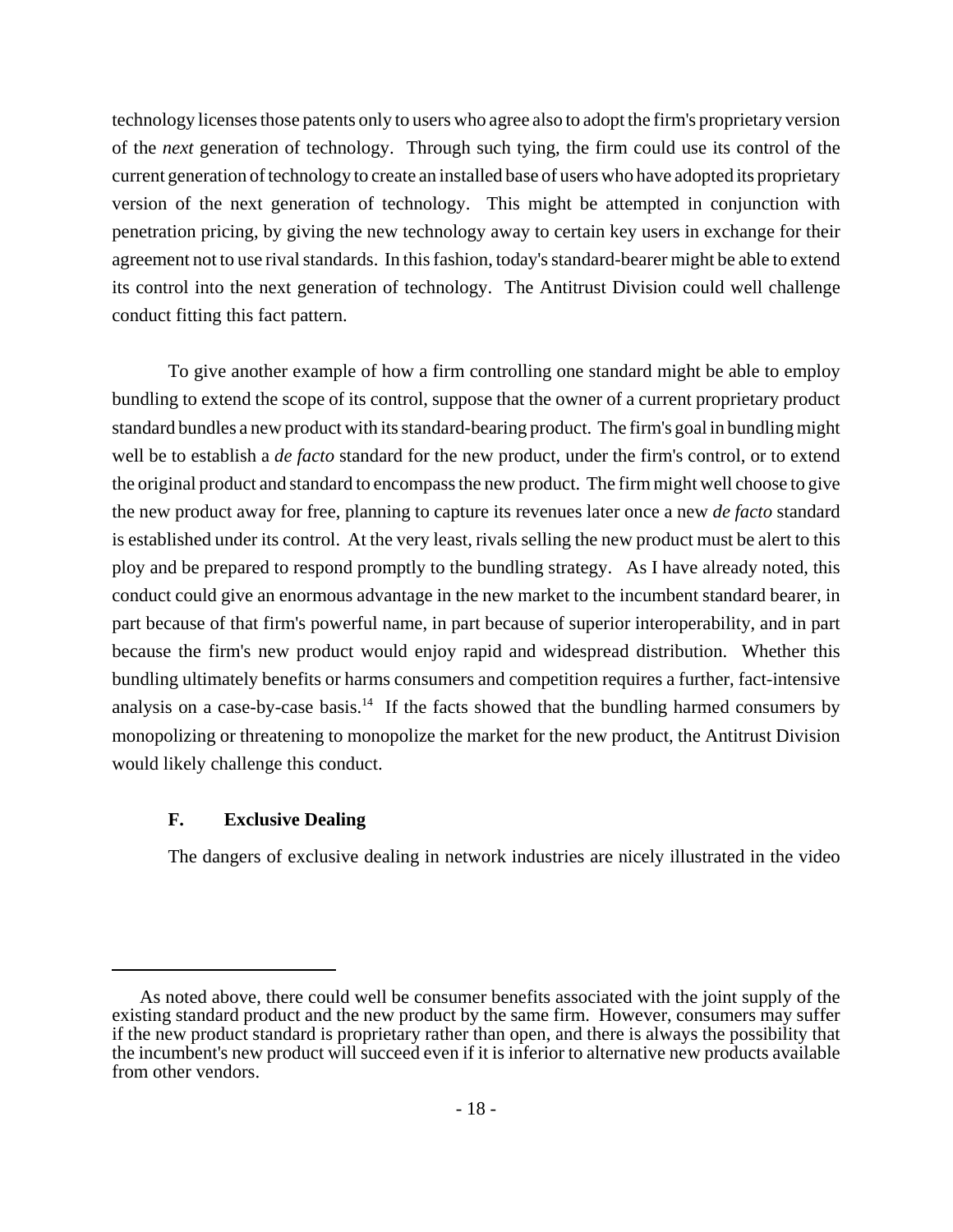game industry.15 Nintendo dominated the video game market during the late 1980s, in no small part because it had developed a superior new product and employed brilliant marketing. Nintendo sold video game machines and developed a number of games internally, including the hit game Mario Brothers, but relied on outside developers for many of its games. As a condition for an independently-developed game to be allowed to play on Nintendo machines, Nintendo required that the game not appear on the rival systems sold by Atari and Sega for a two-year period.

Without delving into the details of that case (and Nintendo certainly offered a number of justifications for this practice), or laying out the steps in the economic analysis of exclusive dealing, let me simply point out how the network elements in the video game industry affect the antitrust analysis of Nintendo's exclusive dealing provision with game developers: Once Nintendo had a large installed base, it became very costly for developers of hit games to forsake the installed base of Nintendo users in order to make their games available on competing systems. As a result, Nintendo's exclusivity requirement reduced the attractiveness of the Atari and Sega systems, and made it all the more likely that the market would tip entirely towards Nintendo. At some point, consumer expectations regarding the decline of Atari and Sega (in that generation of systems) became self-fulfilling. In other words, exclusive dealing here affects not only the supply of inputs (hit games), but also consumer expectations, to the benefit of the market leader.<sup>16</sup>

The Antitrust Division had similar concerns in the Electronic Payments Systems (EPS) case. Among other things, the Division investigated a rule adopted by the MAC ATM network (now owned by EPS) that prohibited member banks from participating in other regional ATM networks. Even after MAC dropped this rule, the Antitrust Division was concerned that EPS was preventing small member banks from obtaining ATM processing services, so-called "ATM driving," from independent data processing firms, thereby making it more difficult for these banks to link with rival regional ATM networks. As stated in the Division's complaint filed in March 1994, "Once defendant drives a bank's ATM, defendant can prevent that bank from connecting its ATM to another network. To connect to a network other than MAC, MAC must establish the connection. MAC generally has not provided connections to the ATM networks that would be its strongest

I testified in 1991 on behalf of Atari Corporation in their litigation with Nintendo. Nintendo was not found by the jury to have violated the antitrust laws.

It took a new "killer" game, Sonic the Hedgehog, and a new generation of 16-bit machines, for Sega to mount a serious challenge to Nintendo. I find it interesting that after Nintendo dropped its exclusivity requirement, some hit games began to appear on both the Sega and Nintendo systems. Last I checked, the market was experiencing healthy competition between these two systems, with neither firm demanding exclusivity of outside game developers.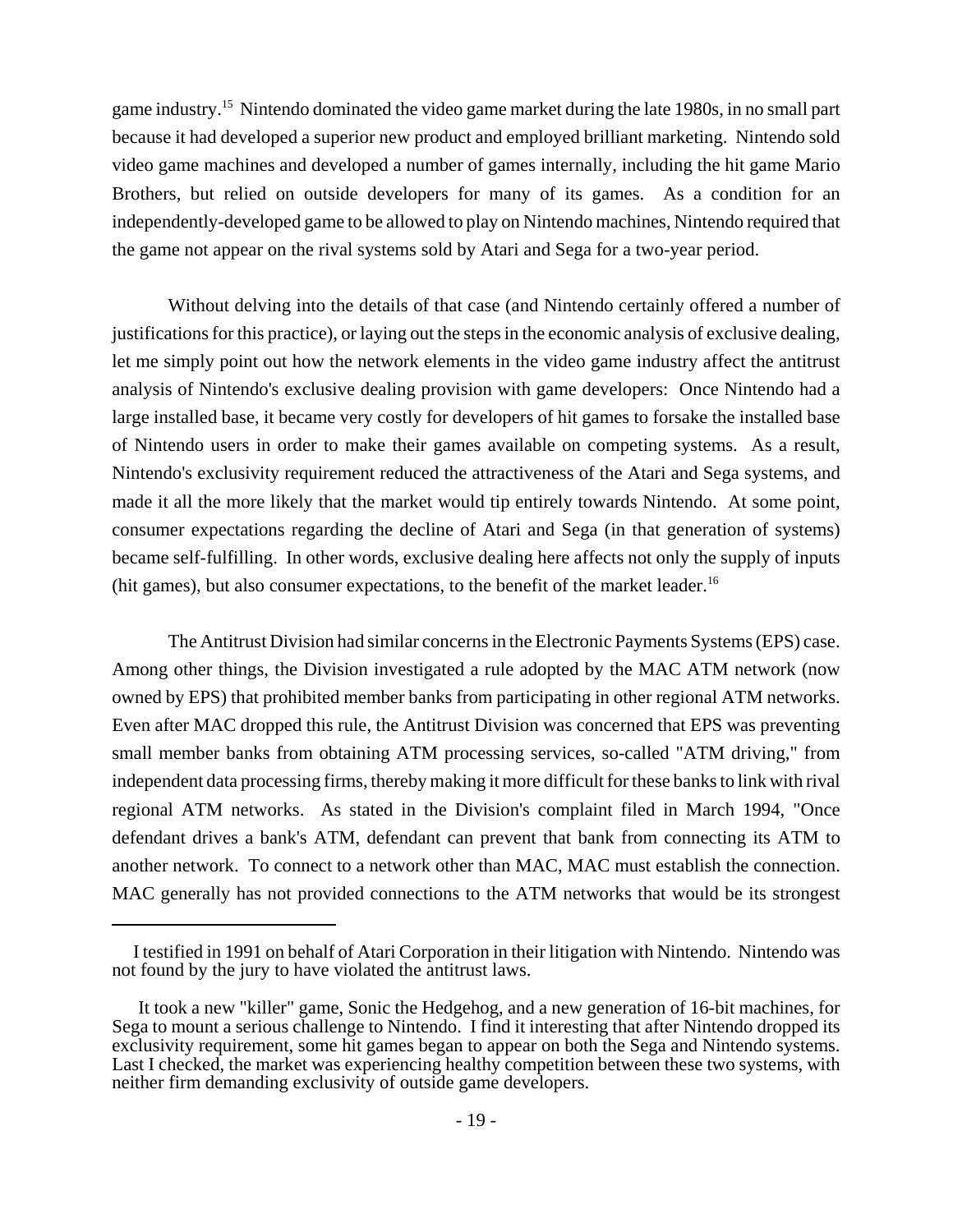competitors." Some recent trade press indicates that since the decree a number of rival networks have made inroads into MAC's area and attribute their success to the decree.<sup>17</sup>

Our August 1995 consent decree with FTD, the floral delivery network, further illustrates these principles. FTD had required its member florists to be exclusive back in the 1950s, leading to a 1956 consent decree in which FTD agreed not to exploit its dominant position in floral wire services to induce florists to forego membership in competing wire associations. In January 1995, FTD introduced an incentive program, known as "FTD Only," to induce florists to use FTD floral wire services exclusively. This program provided financial incentives to qualifying FTD members. To qualify, a florist was required to terminate its membership in competing wire clearinghouses and clear 100% of its flowers-by-wire orders through FTD's clearinghouse. Over 750 florists had done this by May 1995. FTD agreed last August to terminate its "FTD Only" program. The consent decree states that FTD is "enjoined and restrained from offering any financial incentives or financial rewards to any FTDA member or user of the FTDI clearinghouse that are conditioned upon terminating or forgoing membership or participation in any competing wire association, or other entity or mechanism that transmits or facilitates wire orders."

Finally, the Antitrust Division is prepared to challenge a dominant firm's contracts with its customers or suppliers if these contracts have the same economic effect as would exclusive contracts, even if the exclusivity is not explicit. Microsoft's per-processor licenses, the subject of the Department's 1994 consent decree with Microsoft, fell into this category, because they had the economic effect of inducing OEMs to deal exclusively with Microsoft.

## **G. Mergers with Installed Bases**

What about mergers and acquisitions in network industries? As usual, the 1992 Merger Guidelines provide a valuable starting point. But it is worth pausing to discuss how some of the unique aspects of network industries affect merger analysis. I shall illustrate my points by analyzing

See specifically "EPS Hires Dealmaker to Oversee Aggressive Expansion Strategy," in the *American Banker*, August 8, 1995, indicating that several third-party processors had been certified to drive the terminals of MAC customers.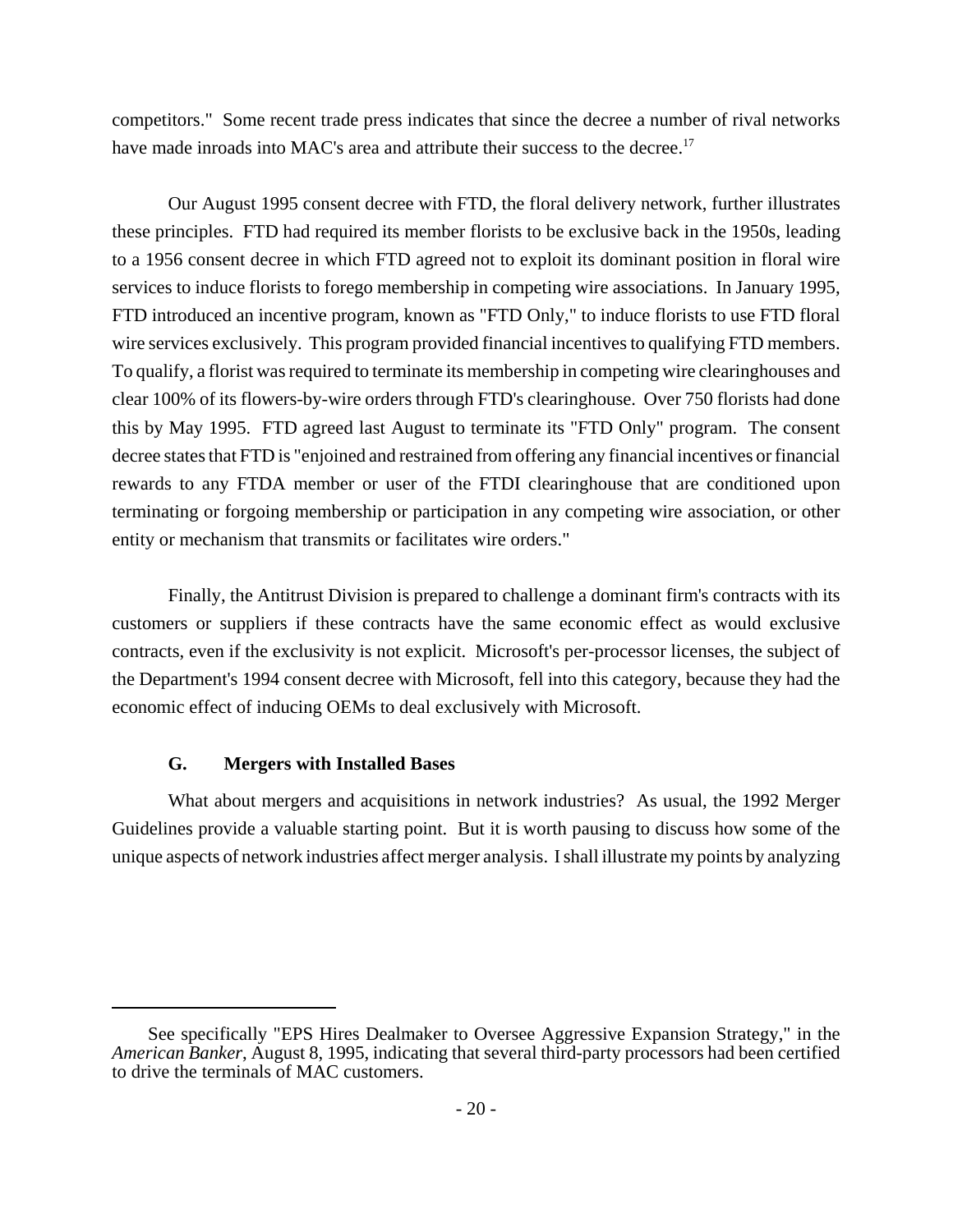mergers in the computer software industry.<sup>18</sup>

First, claims that entry is easy will not necessarily protect computer software mergers from antitrust challenge, for those claims are not necessarily valid. The fact is, in a number of software categories, on a variety of hardware platforms and operating systems, market shares show some stability over time and incumbents have shown the ability to hold on to their market share. Please don't argue that six programmers could write the necessary code in one year so your client's merger must be just fine. The bit about the programmers may be true, but we still need to know whether consumers will switch to the program they have written in response to a modest discount. The fact is, no matter how good the programmers are, they cannot build up an *installed base* overnight, and an installed base is a key attribute affecting the attractiveness, and even the viability, of software programs.

Indeed, our recent experience with software mergers has taught us that entry into computer software is not nearly as easy as the merging parties would have us believe. In the Microsoft/Intuit case, both Microsoft's own experience with Microsoft Money, and Computer Associate's experience with Simply Money, showed how hard it is to successfully establish a new personal financial software product. Despite Microsoft's obvious advantages, and despite the fact that Computer Associates offered large numbers of copies of Simply Money at very low prices, neither was able to make significant inroads into the market. In the Computer Associates/Legent merger, we found that substantial programming resources would be required over a significant period of time to write new security software, tape management software, disk management software, job scheduling software, and automated operations software, for IBM mainframe computers. In that case, entry was especially difficult because these types of software are "mission critical," making it more difficult for an entrant to convince users to accept an untested product.

If entry is indeed difficult, horizontal mergers in computer software have much in common with other mergers involving branded goods. The fact that consumers bear costs in switching from

I confine my attention here to computer software mergers, in large part because most of my own personal merger experience in network industries has involved computer software. I should note, however, that the Division also regularly reviews telecommunications, railroad and electricity mergers, each of which involves networks. A serious discussion of mergers in these industries will have to wait for another day, along with a discussion of antitrust in *regulated* network industries. Indeed, many readers will note that I am only able to scratch the surface here regarding computer software mergers themselves.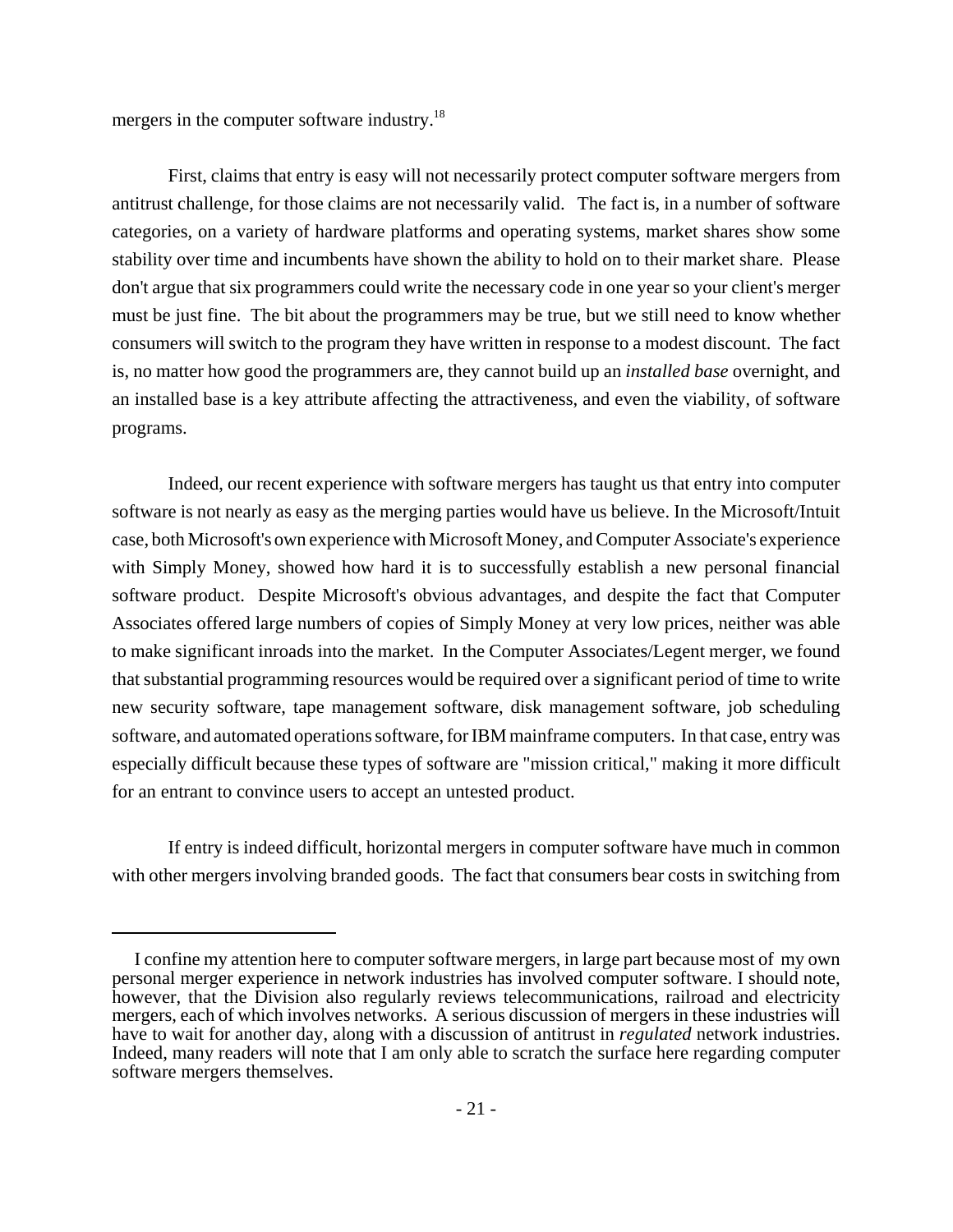one brand to another is a form of brand loyalty, and suggests that the demand facing each brand is relatively inelastic. The conclusion that each brand of software faces relatively inelastic demand is consistent with the very high gross margins observed for computer software generally. These high gross margins make it more likely that a merger of rival brands will lead to a significant post-merger price increase.<sup>19</sup> In addition, product repositioning by brands already in the market may be somewhat harder in computer software than in other branded goods markets, because of the desire to maintain full compatibility with earlier versions of the product.

This is a good point to discuss the measurement of market shares in computer software mergers. In particular, what is the relevance of installed-base figures, and what is the relevance of new shipments data? The primary measure of market share should be new shipments data, using either units or dollars. New shipments tell us about the current market presence of each brand. To interpret these shares, it is important to account for the fact that shipment shares typically shift as new products and upgrades are released. What about the installed bases? These are absolutely crucial strategic variables: a brand with a large installed based is attractive, both because of the now-familiar advantages associated with a popular product in a network industry, and because brands with large installed bases are, *ceteris paribus*, expected to remain popular, and expectations tend to be self-fulfilling in network markets. For all of these reasons, we often see brands with large installed bases enjoying the lion's share of new shipments, including both upgrades and new sales. If, however, this correlation between prior sales (installed base) and current sales is absent, that is a signal that the installed bases are, for some reason, less important in assessing current competitive conditions.

Computer software is much like an extremely durable capital good: once a consumer owns the program, that consumer has little reason to make further purchases unless the product is improved (or unless the consumer adds new machines). As a consequence, the supplier of a computer software program has a considerable incentive to improve its product simply to make sales to its own installed base, i.e., to drive sales of upgrades. Thus, for programs with large installed bases relative to new shipments, competition with other programs may not be the primary driver of product improvement, especially if users find it very costly to switch brands.

My November 1995 speech "Mergers with Differentiated Products," explains why high gross margins, *ceteris paribus*, imply larger post-merger price increases, assuming there is significant direct pre-merger competition between the merging brands. A revised and expanded version of this speech is just about to appear in the *Antitrust* magazine.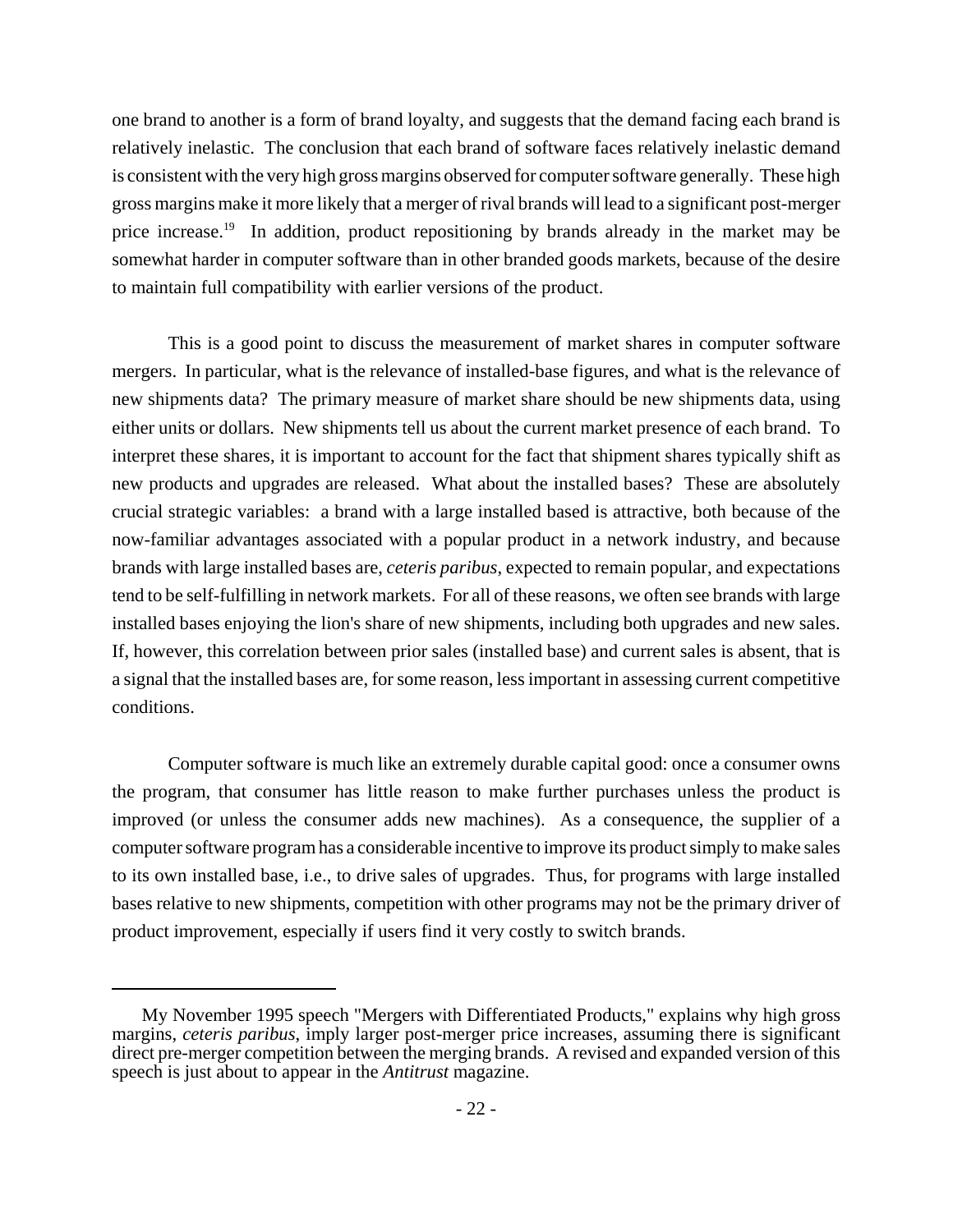This same logic does not apply to pricing competition. Rather, there may be substantial pricing competition, either in the form of competitive upgrades to attract consumers from rival programs' installed bases, or to attract new, unattached customers. This competition can be especially intense if rival brands are jockeying to take the lead in terms of installed base, perhaps with the hope of tipping the market in their favor. Competition of this type would be lost due to a merger of the competing programs.

One way to gauge competition is to look at what happens when a new version of one computer program is introduced. Assuming the new version offers significant new capabilities, its introduction causes a sudden increase in performance, which is comparable to a sudden drop in price. These episodes offer an excellent opportunity to measure the extent of direct competition between the two brands of software, as captured by the Diversion Ratio between the two merging brands. $20$ 

Rather different issues arise when evaluating vertical mergers in the computer industry. As I noted above, vertical cooperation, including vertical integration, can be beneficial to consumers. For example, if a hardware vendor acquires a software supplier, this merger of complements can well lead to lower overall prices for the combined hardware and software "system." But vertical mergers also raise issues of foreclosure.<sup>21</sup> In a hardware/software merger, the Antitrust Division will investigate to determine the impact of the merger on competition in both the hardware and the software markets.

The recent acquisition of two software firms, Alias and Wavefront, by hardware manufacturer Silicon Graphics raised both horizontal and vertical issues.<sup>22</sup> Both Alias and Wavefront write sophisticated, high-end graphics software, largely for Silicon Graphics workstations. Alias and Wavefront competed directly with each other, suggesting that a merger between the two of them alone would have led to a reduction of competition. However, my analysis

For an extended discussion of how the Diversion Ratio is defined and used to assess unilateral competitive effects in differentiated-product mergers, see my November 1995 speech, "Mergers with Differentiated Products," or my forthcoming article in the *Antitrust* magazine.

For a more complete discussion of vertical mergers, see the speech by then-Deputy Steven C. Sunshine, "Vertical Merger Enforcement Policy," text published May 11, 1995.

Prior to my employment at the Antitrust Division, I consulted for Silicon Graphics in this merger, which was reviewed by the FTC.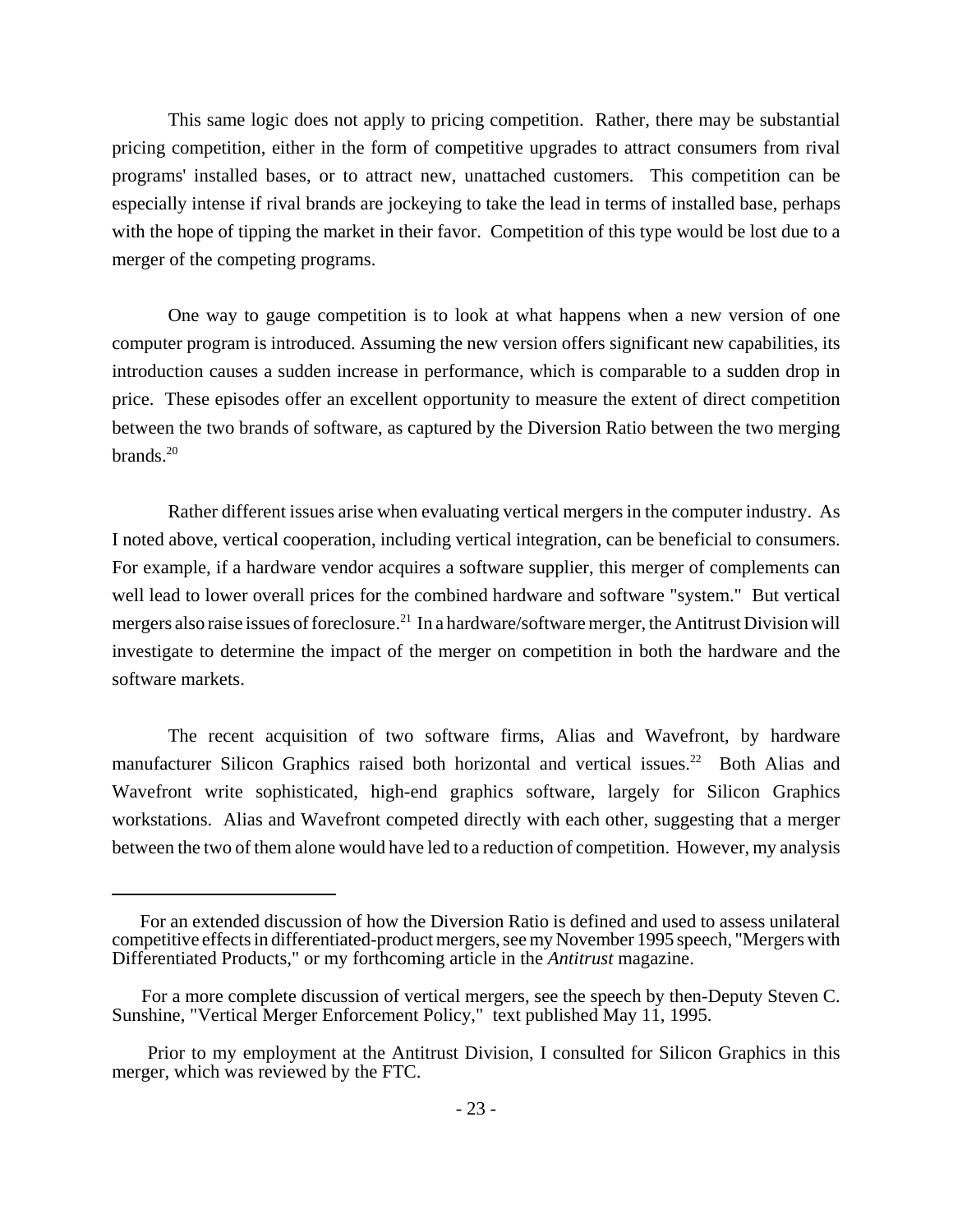showed that Silicon Graphics, because of its strong financial interest in making hardware sales, in fact had an incentive to *lower* the overall hardware/software system price after the acquisition, so long as the purchase would not hinder the ability of other hardware/software *systems* to compete with the Silicon Graphics system. The FTC consent decree dealt with this latter concern by requiring Alias to "port" some of its key software products to a competing hardware platform.<sup>23</sup>

Finally, moving beyond computer software to networks generally, let me address the argument that a merger will allow two networks to be joined together, and thus benefit consumers by enhancing network effects. It certainly is possible that the merger will facilitate the linking of the two networks, e.g., by enhancing the compatibility of the two computer programs, or by facilitating the handling of railroad traffic on end-to-end routes. And such enhanced compatibility does indeed count as a consumer benefit. But, as with other merger efficiencies, this leaves open the question of why a *merger* is needed to generate these network benefits. For such benefits to be counted as merger-specific efficiencies, we at the Antitrust Division need to know what prevents the two merging firms from improving the compatibility of their programs, either individually or in cooperation, *without* a full-scale merger.

## **V. Conclusion**

Business strategy in network industries is rich, complex, and exciting. No less so for antitrust policy. Antitrust enforcement in network industries must be informed by the strategic realities of competition in high-tech markets. I feel strongly that economics and business strategy can go a long way to frame antitrust thinking regarding high-technology industries generally and network industries in particular.

I hope I have been able to communicate some lessons for antitrust policy in network industries, based on economic principles. In a nutshell, our attention must be on preserving technological competition, we must recognize the myriad benefits of cooperation among market participants, we must pay careful attention to compatibility and expectations, and we must be ever vigilant to prevent firms from extending their control of one product or standard to another, except by providing the best value to consumers. Sound and alert antitrust enforcement in these industries is necessary to protect competition and innovation.

In the Matter of Silicon Graphics, Inc., Docket No. C-3626, File No. 951-0064.